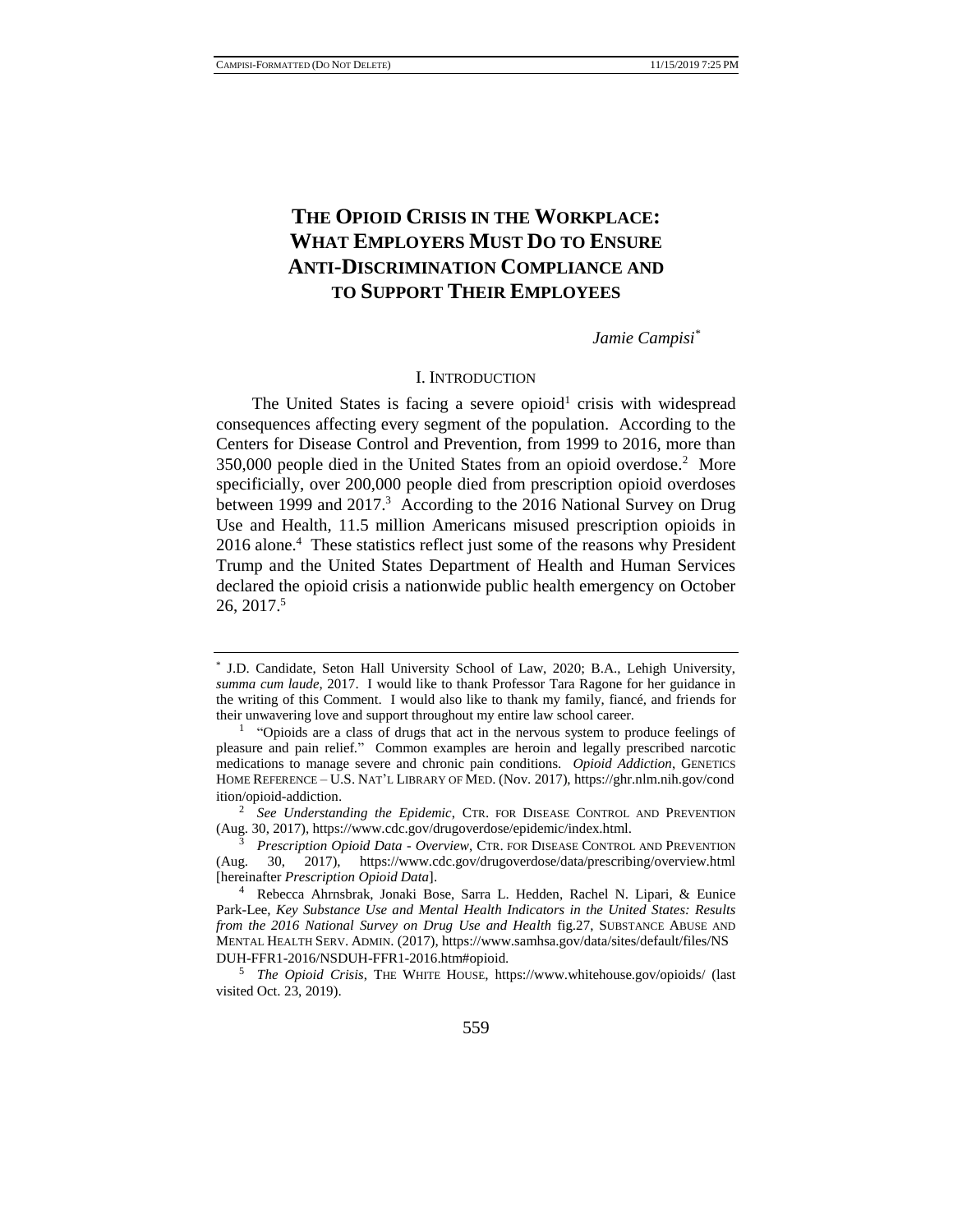<span id="page-1-0"></span>

While the effects of this opioid epidemic on individuals and their families are the predominant focus of media attention,<sup>6</sup> the effects of the opioid crisis on the local workplace and the national economy are also significant.<sup>7</sup> In fact, a 2017 report by the Council of Economic Advisers  $(the "CEA")<sup>8</sup> estimated that the opioid crisis reduced workforce$ productivity by over \$20 billion in  $2015$ .<sup>9</sup> Thus, employers are undoubtedly feeling the impacts of the opioid crisis, and this Comment urges employers to exercise caution in the policies they adopt in confronting the crisis.

<span id="page-1-1"></span>In the midst of the current opioid epidemic, employers could be tempted to engage in rigid, inflexible, and even knee-jerk reactions when they discover that a job applicant or employee is either taking opioid medication or has a history of opioid misuse or abuse. Given the declaration of the opioid epidemic as a national public health emergency and the heightened media attention surrounding opioid use, employers might wish to immediately take adverse action against such an employee to insulate themselves from any potential problems arising from the opioid use. Such short-sighted conduct would actually expose the employer to considerable legal liability. This Comment aims to help employers navigate through potential legal pitfalls while attempting to minimize the effects of the opioid crisis in their own workplace. It also recommends positive solutions that can aid employers in realizing that goal. This Comment therefore asserts that employers must be wary of the potential minefield of taking adverse actions against employees for their past or present opioid use—barring current illicit use—without legal justification, and instead, encourages employers to become part of the solution to combatting this crisis.

Part II of this Comment describes the opioid epidemic's specific effects on both the workplace and the U.S. economy, demonstrating its grave effects in the employment context. Part III discusses how the

<sup>6</sup> *See, e.g.*, Erin Schumaker, *Here's How the New Opioid Deal Could Help Kids and Families*, HUFFINGTON POST (Oct. 24, 2018), https://www.huffingtonpost.com/entry/newopioid-deal-kids-families\_us\_5bbcc11ae4b0876edaa26021.

<sup>7</sup> *See* Dan Mangan, *Economic Cost of the Opioid Crisis: \$1 Trillion and Growing Faster*, CNBC (Feb. 13, 2018),

https://www.cnbc.com/2018/02/12/economic-cost-of-the-opioid-crisis-1-trillion-andgrowing-faster.html.

<sup>&</sup>lt;sup>8</sup> The CEA is a United States agency within the Executive Office of the President charged with offering the President objective economic advice on the formulation of both domestic and international economic policy. *Council of Economic Advisers*, THE WHITE HOUSE, https://www.whitehouse.gov/cea/(last visited Sept. 29, 2019).

<sup>&</sup>lt;sup>9</sup> *The Underestimated Cost of the Opioid Crisis*, THE COUNCIL OF ECON. ADVISERS 1 (Nov. 2017), https://www.whitehouse.gov/sites/whitehouse.gov/files/images/The%20Under estimated%20Cost%20of%20the%20Opioid%20Crisis.pdf [hereinafter 2017 CEA Report].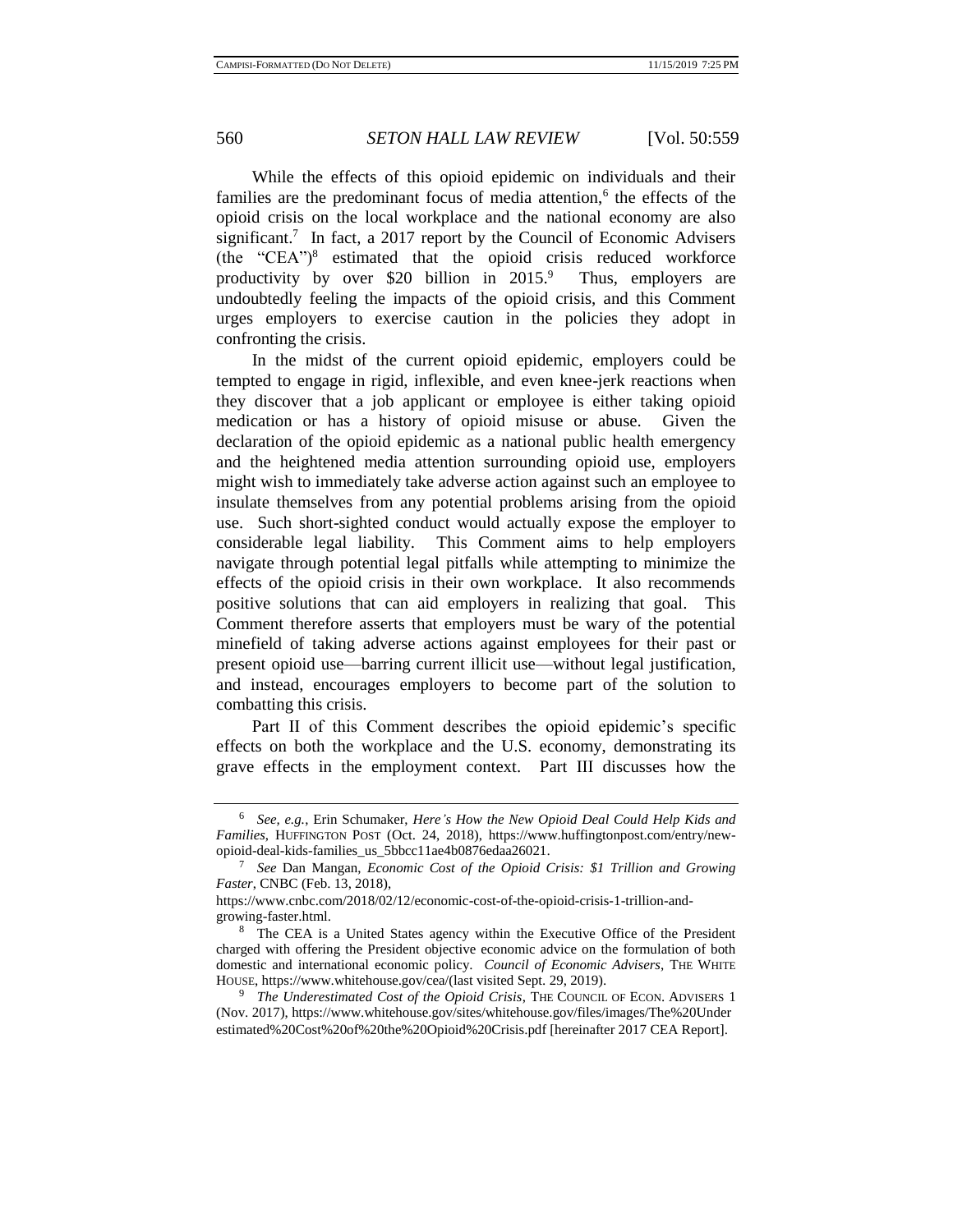Americans with Disabilities Act (the "ADA") and state anti-discrimination laws provide substantial protections to employees who are either past (illicit or otherwise) or present legal opiate users. It is therefore crucial for employers to understand which actual or potential employees are covered under the ADA and their own state's anti-discrimination laws regarding opioid use and the legal protections afforded to their employees. Part IV recommends that employers exercise caution in drafting new drug policies or confirm that their existing policies are ADA compliant. Part IV also explains how employers often use their drug policies as justification for adverse employment actions against employees and how such drug policies might be significant sources of litigation and legal exposure if not drafted correctly. For instance, employers must be particularly wary of the "drugfree workplace" label and the drug testing procedures contained in their policies. Part V encourages employers to take a proactive approach and recognize the substantial impact they can have in confronting the opioid epidemic. It makes recommendations to employers regarding possible support systems to implement, thereby cultivating good will with their employees and reducing the likelihood that the epidemic's negative effects will seep into their workplace. Finally, Part VI provides a brief conclusion of the Comment's analysis.

## II. EVALUATING THE EFFECTS OF THE OPIOID CRISIS IN THE EMPLOYMENT CONTEXT

<span id="page-2-1"></span><span id="page-2-0"></span>On October 24, 2018, President Trump signed the Substance Use-Disorder Prevention that Promotes Opioid Recovery and Treatment for Patients and Communities Act—also known as the SUPPORT for Patients and Communities Act (the "Act")—into  $law<sup>10</sup>$ . Recognizing the magnitude of the opioid crisis affecting the country, the final version of this legislation passed in the Senate with a remarkably bipartisan, 98 to 1, vote on October 3, 2018.<sup>11</sup> Apart from "[t]he most high-profile aspects of the bipartisan bill deal[ing] directly with the [opioids]," $12$  the Act also includes provisions discussing the opioid epidemic's effect on children and families.<sup>13</sup> For example, the Act includes provisions supporting residential treatment facilities where children can stay with their parents receiving substance use

<sup>10</sup> Marianna Sotomayor, *Trump Signs Sweeping Opioid Bill with Vow to End 'Scourge' of Drug Addiction*, NBC NEWS (Oct. 24, 2018), https://www.nbcnews.com/politics/congress /trump-signs-sweeping-opioid-bill-vow-end-scourge-drug-addiction-n923976.

<sup>11</sup> Colby Itkowitz, *Senate Easily Passes Sweeping Opioid Legislation, Sending to President Trump*, WASH. POST (Oct. 3, 2018), https://www.washingtonpost.com/politics/201 8/10/03/senate-is-poised-send-sweeping-opioids-legislation-president-trump/?utm\_term=.06  $b83d99b5a5.$ 

<sup>&</sup>lt;sup>12</sup> Schumaker, *supra* not[e 6.](#page-1-0)<br><sup>13</sup>  $\frac{1}{d}$ 

<sup>13</sup> *Id.*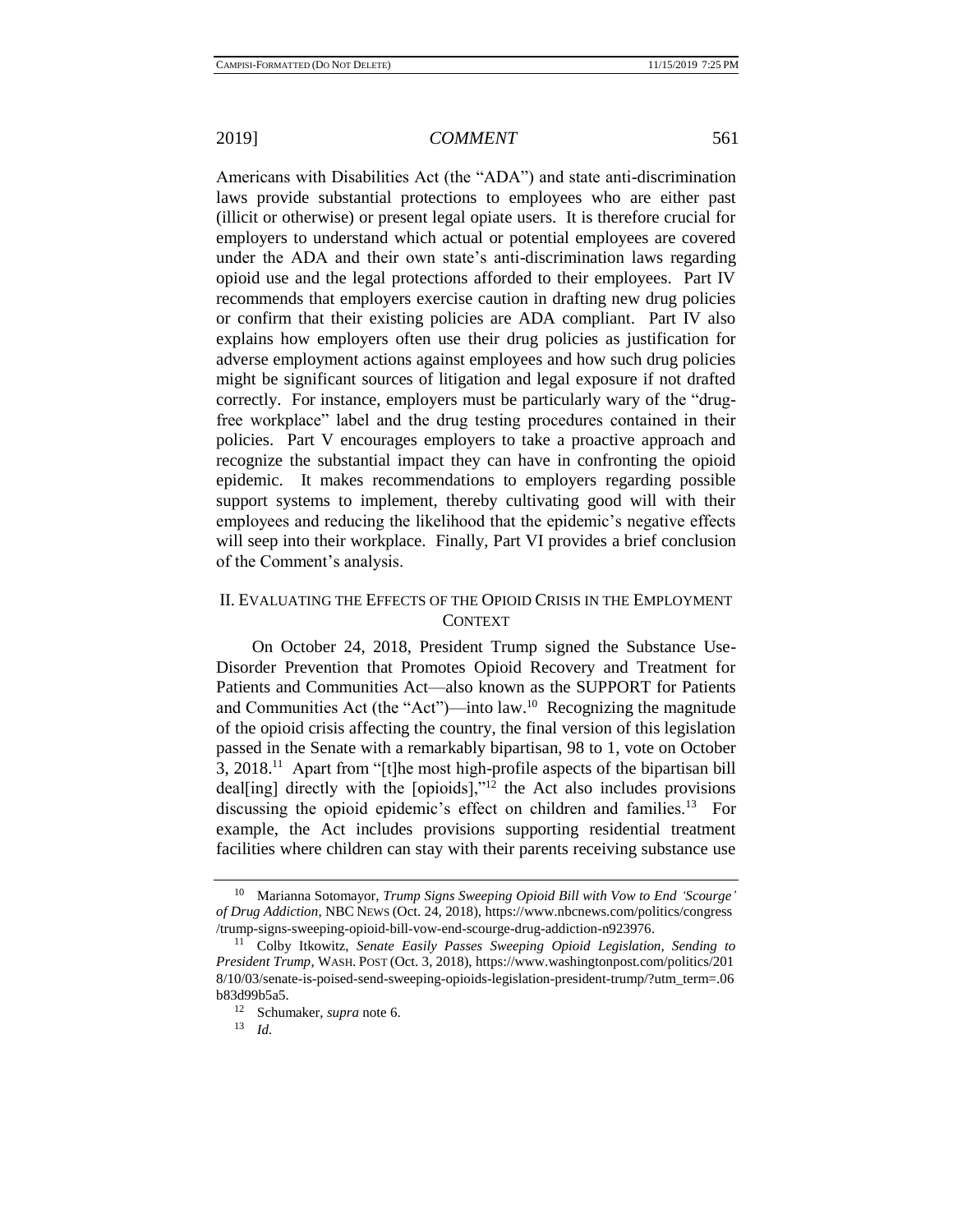disorder treatment instead of going into the foster care system and adopts plans outlining care for infants with neonatal opioid exposure.<sup>14</sup> The Act also includes a section "addressing economic and workforce impacts of the opioid crisis."<sup>15</sup> Section 8401 outlines a pilot program that authorizes the Secretary of Labor to make \$100 million in grants per fiscal year to state workforce agencies, which can in turn make subgrants to local workforce development boards to address the economic and workplace effects of the opioid crisis.<sup>16</sup> Section 8401, however, is just one relatively short section in an immense piece of legislation and was not included in the mainstream media's coverage of the bill's signing.<sup>17</sup> Finding ways to assist individuals and families struggling with substance use disorder is deservedly at the forefront of conversations surrounding the opioid epidemic, so it is no surprise that the epidemic's effect in the employment arena is not as frequently considered. The opioid crisis, however, is also having severe negative impacts on the U.S. economy and the employment sector as a whole.

<span id="page-3-0"></span>According to a report issued by Altarum, a "nonprofit health research and consulting institute,"<sup>18</sup> the opioid epidemic's economic cost in the U.S. from 2001 to 2017 exceeded \$1 trillion.<sup>19</sup> The report also projected that the opioid crisis would cost the U.S. economy an additional \$500 billion by 2020.<sup>20</sup> As the CEA described in its November 2017 report, the "nonfatal costs" of the opioid epidemic, such as healthcare, criminal justice, and employment costs, are significant.<sup>21</sup> For example, in 2013 alone, prescription opioid abuse resulted in approximately \$28 billion in

 $\frac{14}{15}$  *Id.* 

<sup>&</sup>lt;sup>15</sup> SUPPORT for Patients and Communities Act, H.R. 6, 115th Cong. § 8041 (2018).

 $\frac{16}{17}$  *Id.* 

<sup>17</sup> *See, e.g.*, John Fritze & David Jackson, *What's Included in the Opioids Bill Signed by President Trump*, USA TODAY (Oct. 24, 2018), https://www.usatoday.com/story/news/po litics/2018/10/24/donald-trump-opioids-bill-includes-changes-trafficking-treatment/175232 9002/; Sarah Owermohle*, Trump to Sign Sweeping Bill*, POLITICO (Oct. 24, 2018), https://www.politico.com/newsletters/politico-pulse/2018/10/24/trump-to-sign-sweepingopioid-bill-386557; Itkowitz, *supra* not[e 11;](#page-2-0) Sotomayor, *supra* note [10.](#page-2-1)

<sup>18</sup> *Economic Toll of Opioid Crisis in U.S. Exceeded \$1 Trillion Since 2001*, ALTARUM (Feb. 13, 2018), https://altarum.org/news/economic-toll-opioid-crisis-us-exceeded-1-trillion-2001.

<sup>19</sup> *Id. See also* Greg Allen, *Cost of U.S. Opioid Epidemic Since 2001 is \$1 Trillion and Climbing*, NPR (Feb. 13, 2018), https://www.npr.org/sections/health-shots/2018/02/13/5851 99746/cost-of-u-s-opioid-epidemic-since-2001-is-1-trillion-and-climbing; Tom Valentino, *Opioid Crisis Now \$1 Trillion Problem*, BEHAV. HEALTHCARE EXECUTIVE EXEC. (Feb. 13, 2018), https://www.behavioral.net/article/prescription-drug-abuse/opioid-crisis-now-1-trillio n-problem.

<sup>20</sup> ALTARAM, *supra* not[e 18.](#page-3-0)

<sup>21</sup> *See* 2017 CEA Report, *supra* note [9,](#page-1-1) at 8.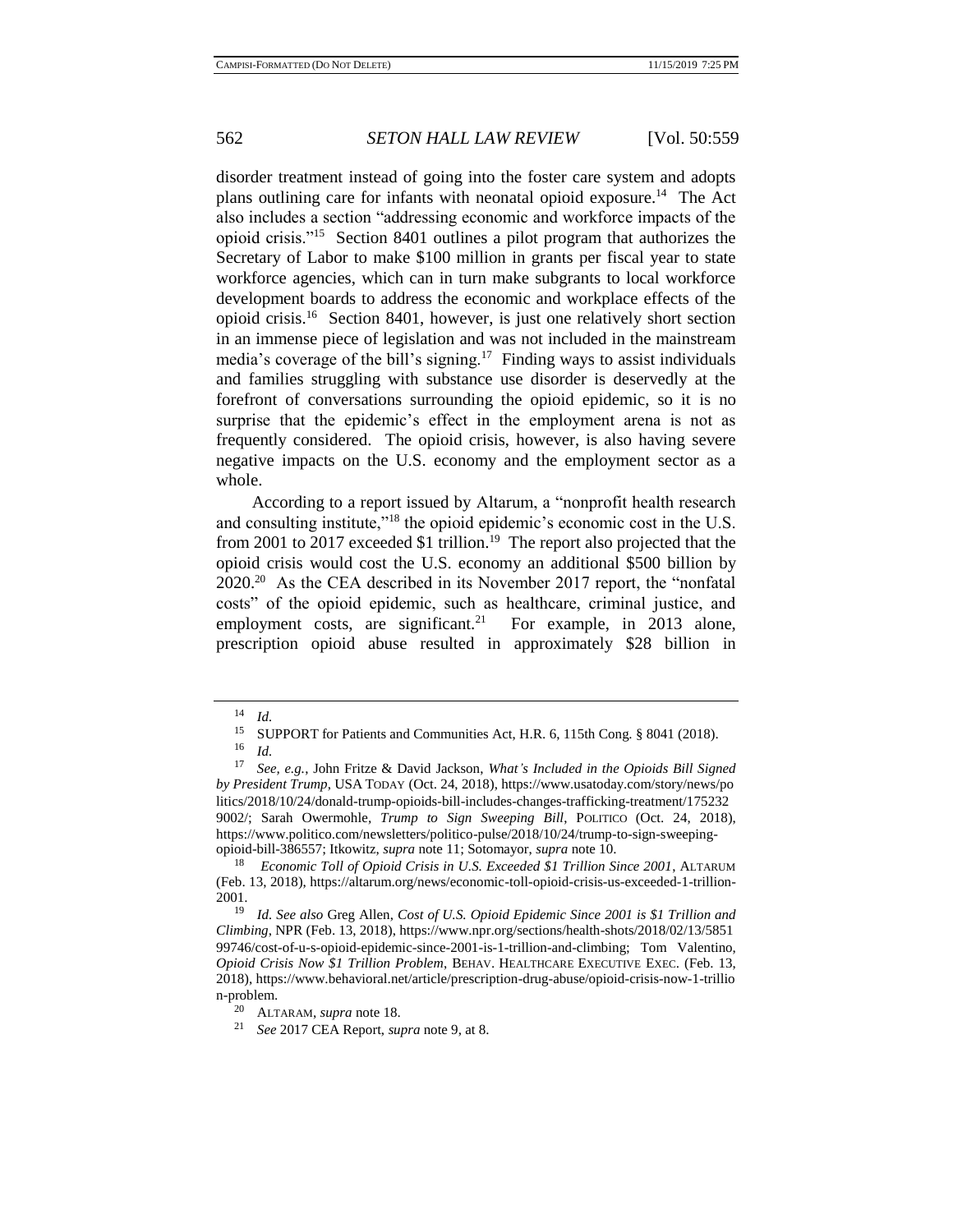<span id="page-4-0"></span>healthcare and substance use disorder treatment costs,  $22$  \$7.5 billion in criminal justice costs,  $23$  and over \$20 billion in reduced productivity costs.<sup>24</sup> Critical to note in assessing the opioid epidemic's costs to economic productivity is the fact that most deaths resulting from opioid overdoses in the U.S. in 2015 occurred among individuals ranging between twenty-five and fifty-five years old—prime working age.<sup>25</sup> Given the unfortunate fact that most of the opioid epidemic fatalities are resulting in the loss of prime-working-age individuals, it comes as no surprise that the American labor-force participation rate, which calculates the percentage of Americans either employed or actively seeking work, hovered between 62.7% and 63.1% in both  $2017^{26}$  and  $2018^{27}$ —low by historical standards.<sup>28</sup> For example, between 1986 and 2009, the labor force participation rate consistently fell between 65% and 67%.<sup>29</sup> Alan Krueger, a Princeton economist, has conducted a study showing "a striking relationship between these missing workers and increasing opioid addiction<sup>330</sup> and has concluded that "over the past fifteen years, labor-force participation among prime-age workers has declined the most in U.S. counties where opioid prescriptions are the most plentiful."<sup>31</sup> While it is difficult to establish whether the increased rate in opioid prescriptions is causing the lower labor force numbers or whether the lower labor force numbers are resulting in increased opioid prescriptions, Krueger explains that "[r]egardless of the direction of causality, the opioid crisis and depressed labor force

<span id="page-4-1"></span><sup>22</sup> Curtis Florence, Feijun Luo, Likang Xu, & Chao Zhou, *The Economic Burden of Prescription Opioid Overdose, Abuse and Dependence in the United States, 2013*, NAT'L CTR. FOR INJURY PREVENTION AND CONTROL, CTR. FOR DISEASE CONTROL AND PREVENTION 1, 13 (Oct. 2016), https://stacks.cdc.gov/view/cdc/55377.

<sup>23</sup> *Id.*

 $rac{24}{25}$  *Id.* 

<sup>25</sup> *See* 2017 CEA Report, *supra* note [9,](#page-1-1) at 5.

<sup>26</sup> Gillian B. White, *The Opioid Crisis Comes to the Workplace*, THE ATLANTIC (Dec. 21, 2017), https://www.theatlantic.com/business/archive/2017/12/workers-dyingoverdoses/549008/.

<sup>27</sup> *United States Labor Force Participation Rate*, TRADING ECONOMICS, https://tradingeconomics.com/united-states/labor-force-participation-rate (click calendar visual beneath the chart and insert "2018-01-01" and "2018-12-31" to view 2018 labor force participation rate data) (last visited Sept. 29, 2019).

<sup>28</sup> *See* White, *supra* note [26;](#page-4-0) *see* U.S. DEP'T OF LABOR, BUREAU OF LABOR STATISTICS, CIVILIAN LABOR FORCE PARTICIPATION RATE, https://www.bls.gov/charts/employmentsituation/civilian-labor-force-participation-rate.htm (last visited Sept. 10, 2019).

 $rac{29}{30}$  *Id.* 

<sup>30</sup> *See* White, *supra* note [26.](#page-4-0)

<sup>31</sup> *Id. See also* Alan B. Krueger, *Where Have All the Workers Gone? An Inquiry Into the Decline of the U.S. Labor Force Participation Rate*, BROOKINGS 48–49 (Sept. 7, 2017) https://www.brookings.edu/bpea-articles/where-have-all-the-workers-gone-an-inquiry-intothe-decline-of-the-u-s-labor-force-participation-rate/ (analyzing the growth of opiod prescription use as a factor in the decrease of labor force participation).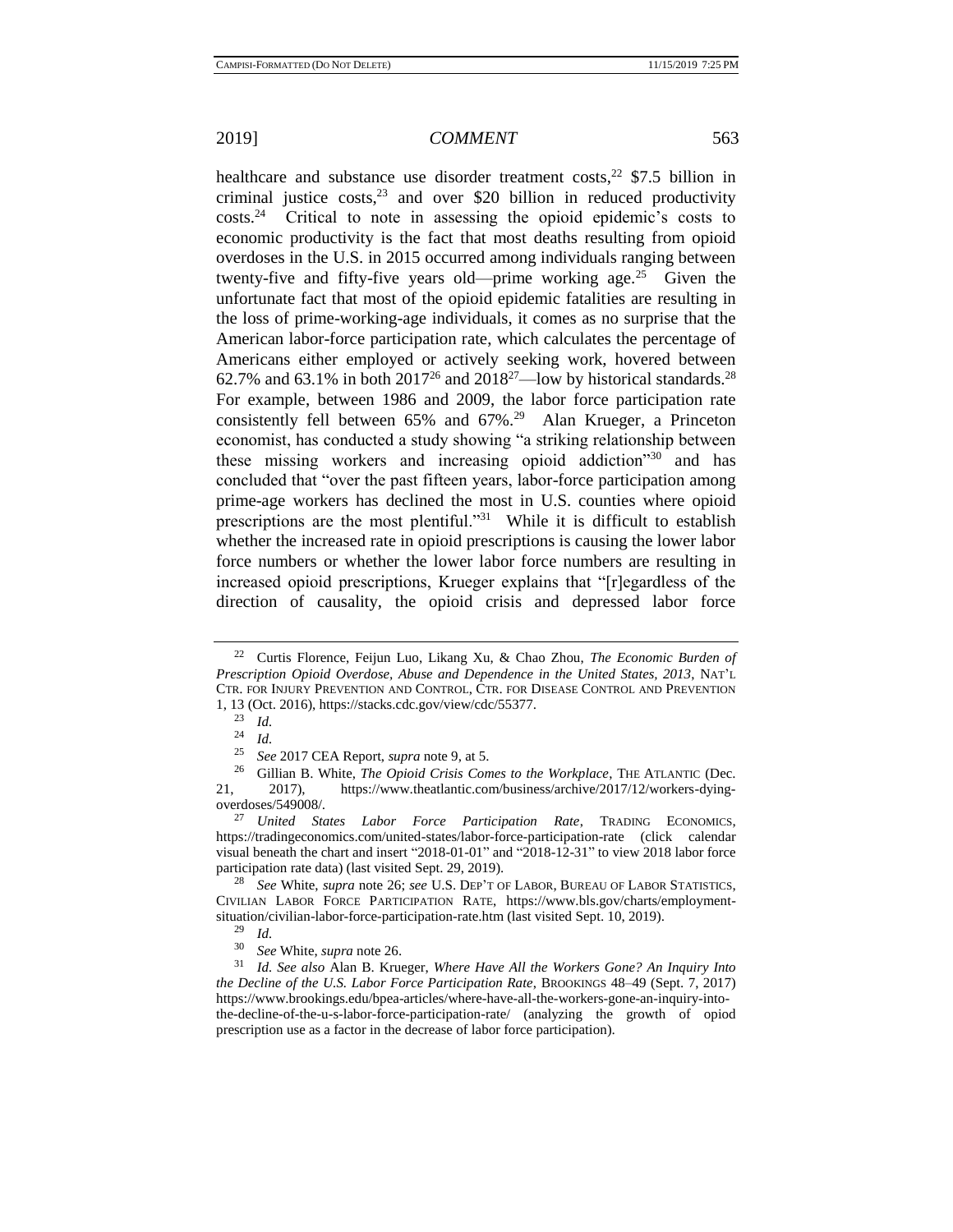participation are now intertwined in many parts of the United States."<sup>32</sup>

<span id="page-5-0"></span>Additionally, employers not only face a reduced labor force, but face opiate-related issues with their existing employees as well. According to a 2017 National Safety Council survey, 70% of employers with fifty or more employees have experienced workplace incidents due to prescription drug use.<sup>33</sup> More specifically, 39% of those employers cited that they have dealt with employee absenteeism and 29% claimed to have experienced employees' impaired or decreased job performance because of prescription drug use.<sup>34</sup> Succinctly stated, employers are dealing with real challenges to the national workforce and economy, in addition to direct effects within their own workplaces, because of the current opioid crisis.

## III. ANTI-DISCRIMINATION PROTECTIONS OFFERED BY THE AMERICAN WITH DISABILITIES ACT

Employers experiencing the direct effects of the current opioid epidemic must be aware of how to properly treat opioid-using employees and how to recognize, evaluate, or characterize misuse and abuse. Employers unsure of how to deal with the opioid epidemic might be tempted to draft blanket policies forbidding *all* opiate use, thereby failing to distinguish between an employee's legal use and abuse. Part IV describes some cases in which employers have utilized and attempted to enforce such blanket policies, ultimately exposing themselves to litigation that could have been avoided had they remained ADA-compliant. It is true that "[h]istorically, an employee's drug use in violation of a 'drug free workplace' policy almost surely meant termination,"<sup>35</sup> but that no longer remains the case today. Ultimately, employers considering taking adverse employment action against an opioid-using employee must be careful to ensure that they are not punishing *legal* opiate use (such as employees taking opioid medications to treat "moderate-to-severe pain, after surgery or injury, or pain from health conditions like cancer")<sup>36</sup> and that the employee is not a member of a protected class under the ADA and/or their own state's anti-discrimination laws. It is therefore critical for employers to have a firm grasp on the employee protections afforded to opioid users under both the ADA and existing state law. This section will explain who

<sup>32</sup> *See* Krueger, *supra* not[e 31,](#page-4-1) at 55.

<sup>33</sup> *How the Prescription Drug Crisis is Impacting American Employers*, NAT'L SAFETY COUNCIL 1, 6, 8 (2017), https://www.nsc.org/Portals/0/Documents/NewsDocuments/2017/M edia-Briefing-National-Employer-Drug-Survey-Results.pdf [hereinafter 2017 NSC Report].

 $rac{34}{35}$  *Id.* at 8.

<sup>35</sup> Benjamin E. Widener, *Opioid Accommodation: Overview, Case Study and Recommendations*, N.J.L.J. (Aug. 10, 2018, 10:00 AM), https://www.law.com/njlawjournal/ 2018/08/10/opioid-accommodation-overview-case-study-and-recommendations/.

<sup>36</sup> *See Prescription Opioid Data*, *supra* not[e 3.](#page-0-0)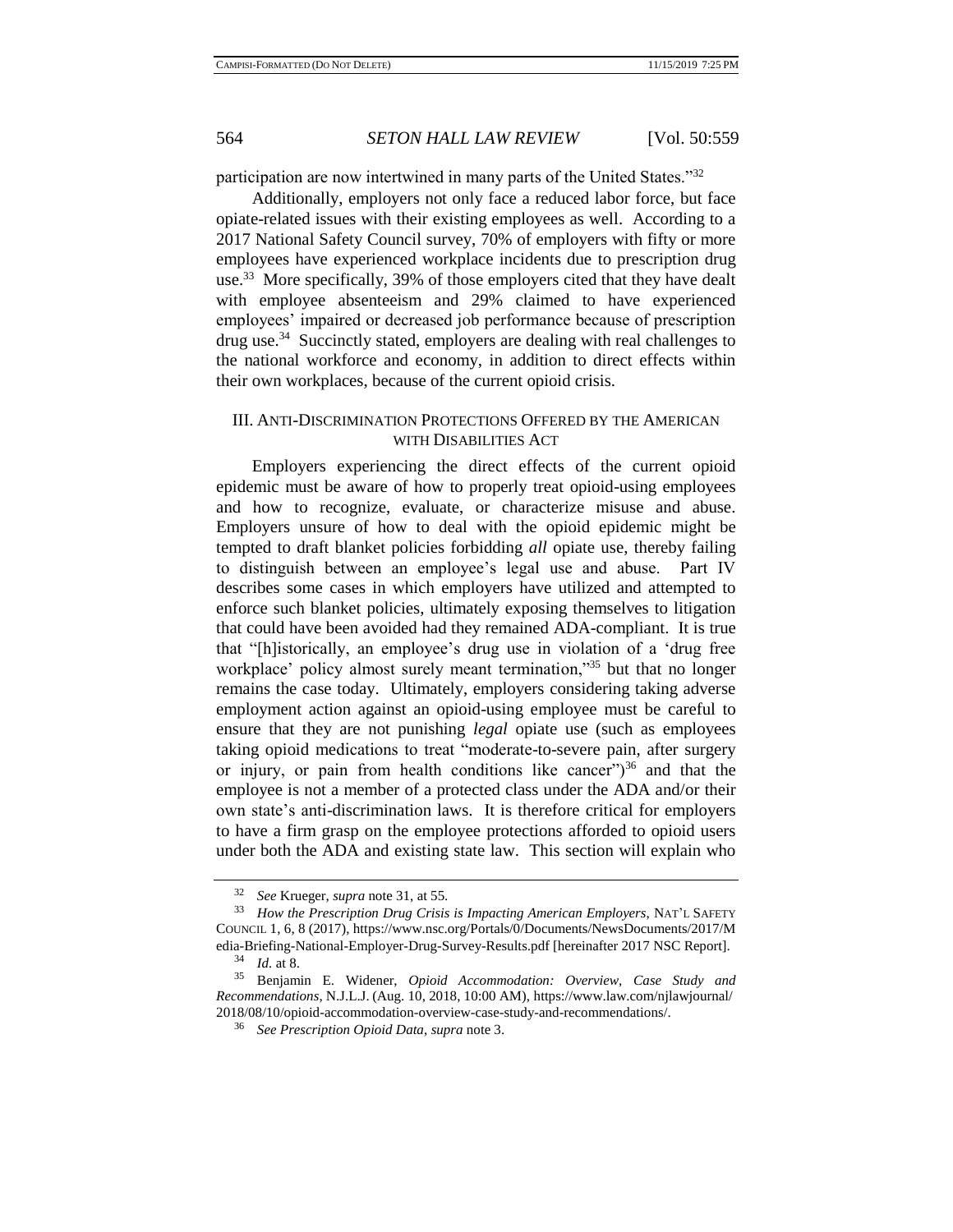qualifies as a disabled individual entitled to ADA protections and what protections the ADA offers to those individuals. It will then apply both of those concepts more narrowly to the opioid use context.

### *A. An Introduction to the American with Disabilities Act in the Employment Context*

The ADA was passed by Congress in 1990 "to provide a clear and comprehensive national mandate for the elimination of discrimination against individuals with disabilities; [and] to provide clear, strong, consistent, enforceable standards addressing discrimination against individuals with disabilities."<sup>37</sup> The ADA defines "employers" as persons engaged in commercial industries with fifteen or more employees.<sup>38</sup> It further mandates that employers "shall [not] discriminate against a qualified individual on the basis of disability in regard to job application procedures [or] the hiring, advancement, or discharge of employees . . . . " $39$ In order to fully understand which employees are protected by this ADA mandate in the opioid context, it is first necessary to further define "disability" and "qualified individual[s]."

1. Defining Covered Disabilities

The ADA defines "disability  $\ldots$  with respect to an individual" as "(i) [a] physical or mental impairment that substantially limits one or more of the major life activities of such individual; (ii) [a] record of such impairment; or (iii) [b]eing regarded as having such impairment."<sup>40</sup> Thus, employees can qualify as disabled under the ADA through any of the preceding three definitions—the "actual disability" prong, the "record of" prong, or the "regarded as" prong.

In the opioid context, the "actual disability" prong could, for example, include an employee who is suffering from opioid addiction as the result of taking legally prescribed opiate medications.<sup>41</sup> The addiction could be either the physical and/or mental impairment that substantially limits one or more of the employee's major life activities, such as caring for oneself, communicating, interacting with others, and working.<sup>42</sup> A non-addicted employee taking legally-prescribed opiates could also qualify under the "actual disability prong" because the underlying medical condition (such as

<sup>&</sup>lt;sup>37</sup> Americans with Disabilities Act of 1990, 42 U.S.C. § 12101(b)(1)–(2).

 $^{38}$  42 U.S.C. § 12111(2), (5)(A) (1990).<br> $^{39}$  *M* at § 12112(c)

 $^{39}$  *Id.* at § 12112(a).

<sup>40 29</sup> C.F.R. § 1630.2(g)(1)(i)–(iii) (2019).

<sup>&</sup>lt;sup>41</sup> *Id.* at § 1630.2(h)(1)–(2).<br><sup>42</sup> *Id.* at § 1630.2(i)(i)

*Id.* at § 1630.2(i)(i).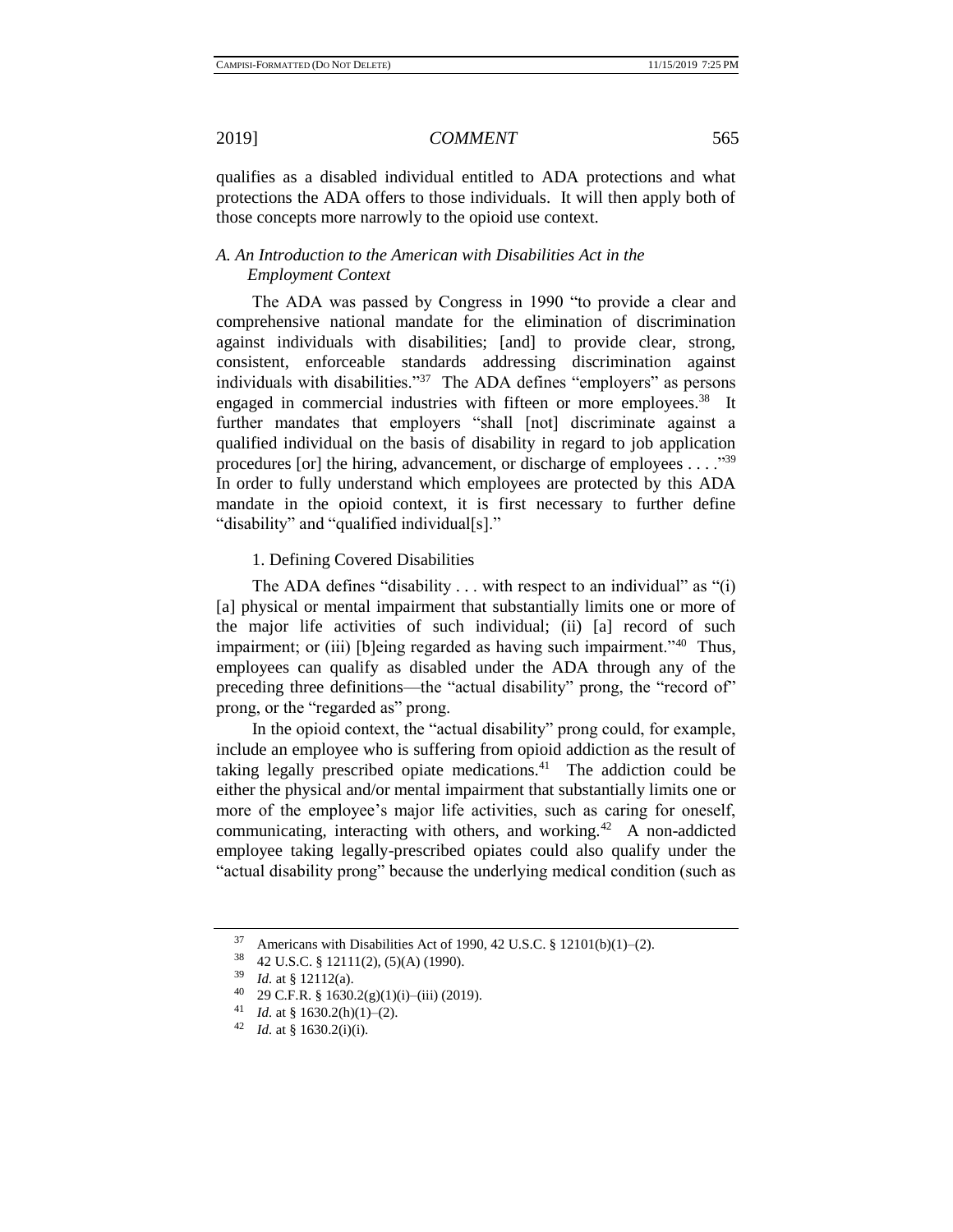<span id="page-7-0"></span>cancer)<sup>43</sup> requiring the use of those opiates will typically qualify as the physical or mental impairment impeding an individual's major life activities required to satisfy the ADA's definition of a disability.<sup>44</sup> Moreover, the ADA Amendments Act of 2008 mandates that the definition of disability is meant to be read broadly<sup>45</sup> and instructs that "the question of whether an individual's impairment is a disability under the ADA should not demand extensive analysis."<sup>46</sup> Employers should be aware, therefore, that it will not be difficult for an employee taking opioid medications to successfully argue that he or she has an "actual disability."

The "record of" prong in the opioid context could include an employee with a record of past drug addiction and/or drug treatment and rehabilitation programs.<sup>47</sup> Assuming the employee has overcome their addiction and no longer has an "actual disability," the employee would still have a record of a physical or mental impairment—the prior addiction that substantially limited one or more of their major life activities.<sup>48</sup>

The ADA deems an employee disabled under the "regarded as" prong, even if they do not have, or never have had, a physical or mental impairment that substantially limits one or more of their major life activities, if the employer perceives them as having such impairment.<sup>49</sup> Thus, an employee could be deemed disabled under the ADA if an employer regards an employee as being addicted to opioids, regardless of whether that perception is correct, and regardless of whether that employee actually uses opiates or not.<sup>50</sup>

## 2. Defining Qualified Individuals and Their Rights Under the ADA

The ADA does not permit employers to discriminate against "a qualified individual" on the basis of any of the three preceding definitions of disability. Importantly, a "qualified individual" is someone who can perform the essential functions of their job, with or without reasonable accommodation.<sup>51</sup> In the opioid context, it is important to note that an employee or job applicant who is currently engaging in the illegal use of

<sup>43</sup> *See Prescription Opioid Data*, *supra* not[e 3.](#page-0-0)

<sup>44</sup> 29 C.F.R. § 1630.2(g)(1)(i).

<sup>45</sup> Elisa Y. Lee, Note, *An American Way of Life: Prescription Drug Use in the American Workplace*, 45 COLUM. J.L. & SOC. PROBS. 303, 321 (2011).

<sup>46</sup> ADA Amendments Act of 2008, 110 P.L. 325, 122 Stat. 3553, § 2(b)(5).

<sup>47 29</sup> C.F.R. § 1630.2(k)(1).

<sup>&</sup>lt;sup>48</sup> *Id.* at §1630.2(k)(2).<br><sup>49</sup> *Id.* at § 1630(1)(1).

<sup>&</sup>lt;sup>49</sup> *Id.* at § 1630(l)(1).<br>50 *Id* 

 $\begin{array}{cc} 50 & Id. \\ 51 & 42 \end{array}$ 

<sup>51</sup> 42 U.S.C. § 12111(8) (2018).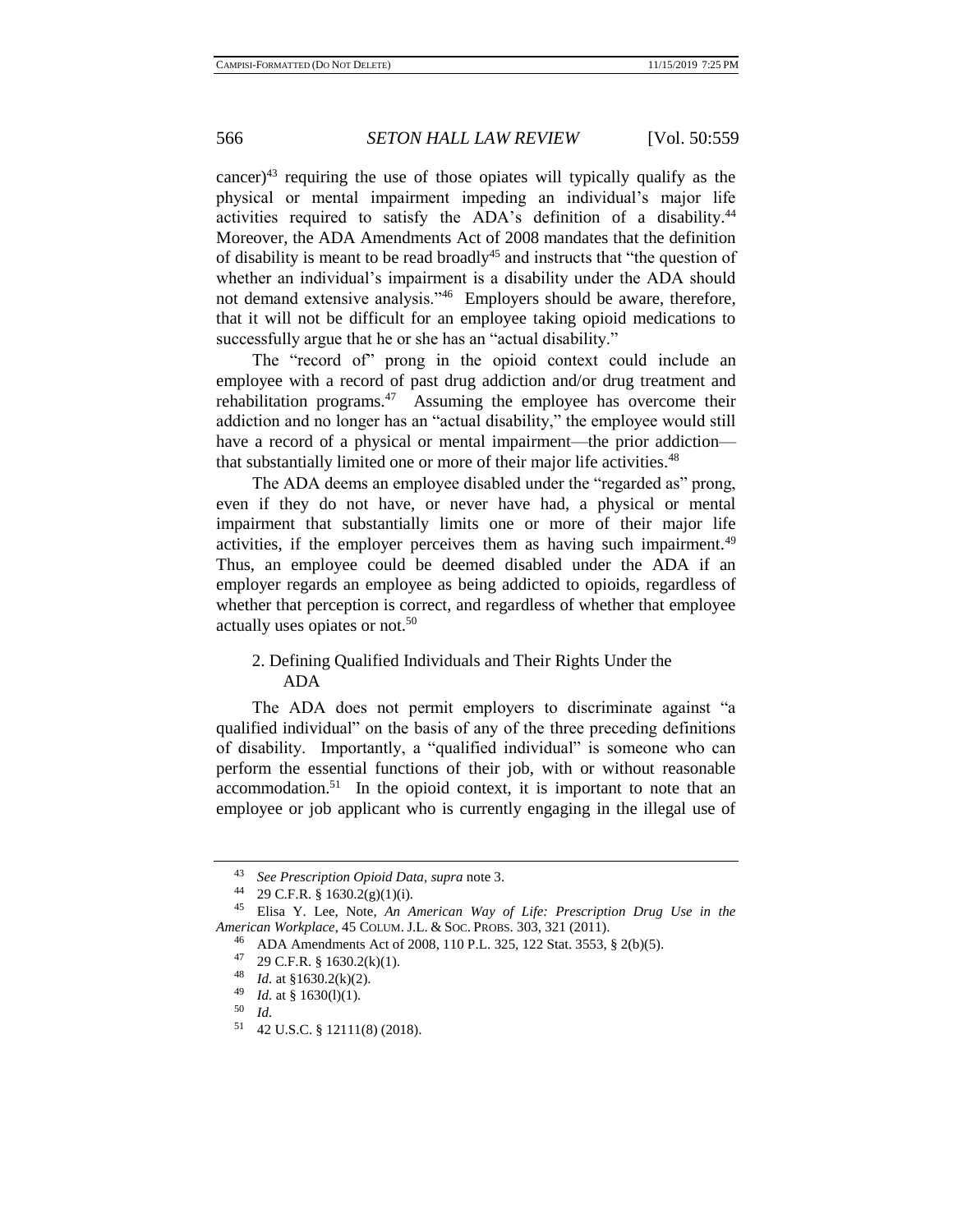drugs is not considered a qualified individual.<sup>52</sup> As a result, employers are free to take adverse employment actions without fear of consequences stemming from employee's *current illegal* drug use.<sup>53</sup>

Notably, the Equal Employment Opportunity Commission (EEOC) has defined "current illegal drug" use as having "occurred recently enough to justify an employer's reasonable belief that involvement with drugs is an ongoing problem."<sup>54</sup> Furthermore, an employee who tests positive on a drug test will also be considered a current illegal drug user.<sup>55</sup>

<span id="page-8-0"></span>On the other hand, the ADA specifies that employees who have completed a drug rehabilitation program and are no longer using illegal drugs,<sup>56</sup> employees who are currently enrolled in a drug rehabilitation program but are no longer using illegal drugs,<sup>57</sup> and those who are erroneously regarded as using illegal drugs<sup>58</sup> are qualified individuals entitled to ADA protection. Moreover, qualified individuals include those taking opioid medications legally prescribed by a healthcare professional.<sup>59</sup> If an individual were to become addicted to that opiate prescription medication while under the doctor's care, they would still be protected under the ADA because the use of the prescription drugs as directed is not illegal.<sup>60</sup> Individuals who utilize prescription medications in ways other than prescribed, however, would be considered engaged in the aforementioned current illegal use of drugs.<sup>61</sup>

These definitions of legal and illegal drug use notably leave a lapse in ADA protection for employees who relapse while receiving treatment. While "[t]he chronic nature of addiction means that for some people relapse . . . can be part of the process . . . and relapse doesn't mean treatment has failed,"<sup>62</sup> the ADA is clear that only those "who have

 $\frac{57}{58}$  *Id.* at § 12114(b)(2).

 $\frac{61}{62}$  *Id.* 

<sup>62</sup> *Drugs, Brains, and Behavior: The Science of Addiction, Treatment and Recovery*, NAT'L INST. ON DRUG ABUSE (July 2018), https://www.drugabuse.gov/publications/drugsbrains-behavior-science-addiction/treatment-recovery [hereinafter *Drugs, Brains, and* 

<span id="page-8-1"></span> $\frac{52}{53}$  *Id.* at § 12114(a).

<sup>53</sup> *Id.*

<sup>54</sup> U.S. EQUAL EMP'T OPPORTUNITY COMM'N, EEOC-M1A, A TECHNICAL ASSISTANCE MANUAL ON THE EMPLOYMENT PROVISIONS (TITLE I) OF THE AMERICANS WITH DISABILITIES ACT § 8.3 (1992) [hereinafter EEOC MANUAL].

<sup>55</sup> *Id.*

 $^{56}$  42 U.S.C. § 12114(b)(1).<br> $^{57}$  *L*d at 8 12114(b)(2)

<sup>58</sup> *Id.* at § 12114(b)(3). *See also* 29 CFR § 1630.2(g)(1)(iii).

<sup>59</sup> 42 U.S.C. § 12111(6)(A).

<sup>60</sup> LEGAL ACTION CENTER, *Questions and Answers from Webinar: Know Your Rights: Employment Discrimination Against People with Alcohol/Drug Histories*, SUBSTANCE ABUSE AND MENTAL HEALTH SERV. ADMIN. 2, https://www.samhsa.gov/sites/default/files/pa rtnersforrecovery/docs/QA\_Employment\_Discrimination.pdf (last visited September 29,  $2019$ ).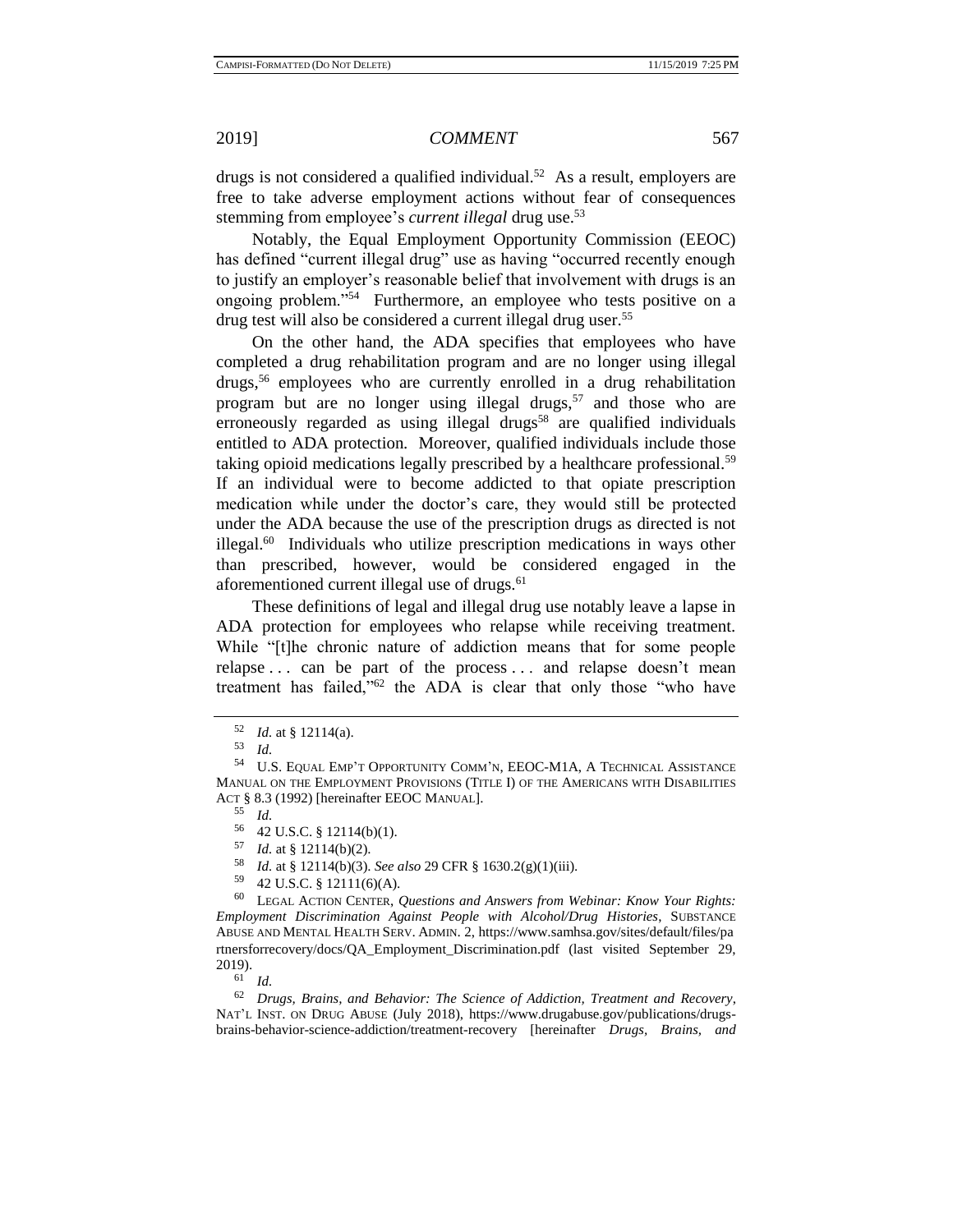completed a drug rehabilitation program *and are no longer using illegal drugs*" <sup>63</sup> or those "who are currently enrolled in a drug rehabilitation program *but are no longer using illegal drugs*" <sup>64</sup> are entitled to protection. Thus, even an employee who is actively participating in treatment will be deemed to have engaged in current illegal drug use if they have a positive drug test.<sup>65</sup> A similarly-situated employee could also be deemed to have engaged in current illegal drug use if they suffer a relapse that could justify an employer's reasonable belief that involvement with drugs is an ongoing problem.<sup>66</sup> Such employer determinations are made on a case-by-case basis.<sup>67</sup>

<span id="page-9-0"></span>Despite this somewhat expansive definition of "current illegal drug use," it should be noted that individuals currently participating in medication-assisted treatments (MAT) are also qualified individuals subject to the protections of the ADA.<sup>68</sup> MAT utilizes controlled substances such as methadone and buprenorphine to treat opioid addiction both to shortacting opioids, such as heroin, and synthetic opioids, such as prescription opiate drugs.<sup>69</sup> MAT "normalize[s] brain chemistry, block[s] the euphoric effects of opioids, relieve[s] psychological cravings, and normalize[s] body functions,"<sup>70</sup> allowing recipients to regain stable physical and psychological functioning. Thus, although methadone and buprenorphine are actually opioids,<sup>71</sup> MAT patients' use of those substances is not considered illegal drug use; rather, it is considered part of a prescribed course of rehabilitative treatment. By their very participation in MAT, employees will have a "record of" a disability—their opioid addiction and be "regarded as" having that disability.<sup>72</sup> As a result, employees participating in MAT programs are qualified individuals entitled to ADA protection, as long as they are not also engaging in any current illegal drug use.

Employers will be considered to have wrongfully discriminated against a qualified individual employee if they fail to make reasonable

 $\frac{70}{71}$  *Id.* 

*Behavior*].

<sup>63</sup> 42 U.S.C. § 12114(b)(1) (emphasis added).

<sup>&</sup>lt;sup>64</sup> *Id.* at § 12114(b)(2) (emphasis added).<br><sup>65</sup> See EEOC MANUAL survey pote 54

<sup>65</sup> *See* EEOC MANUAL, *supra* not[e 54.](#page-8-0)

 $\begin{array}{cc} 66 & Id. \\ 67 & Id. \end{array}$ 

<sup>67</sup> *Id.*

<sup>68</sup> U.S. DEP'T OF HEALTH AND HUMAN SERV., SUBSTANCE ABUSE AND MENTAL HEALTH SERV. ADMIN., authored by LEGAL ACTION CENTER, HHS PUBLICATION NO. (SMA) 09-4449, KNOW YOUR RIGHTS: RIGHTS FOR INDIVIDUALS ON MEDICATION-ASSISTED TREATMENT 6 (2009) [hereinafter KNOW YOUR RIGHTS].

 $\frac{69}{70}$  *Id.* at 3.

<sup>71</sup> *See Drugs, Brains, and Behavior*, *supra* not[e 62.](#page-8-1)

<sup>72</sup> *See* KNOW YOUR RIGHTS, *supra* not[e 68,](#page-9-0) at 6–7.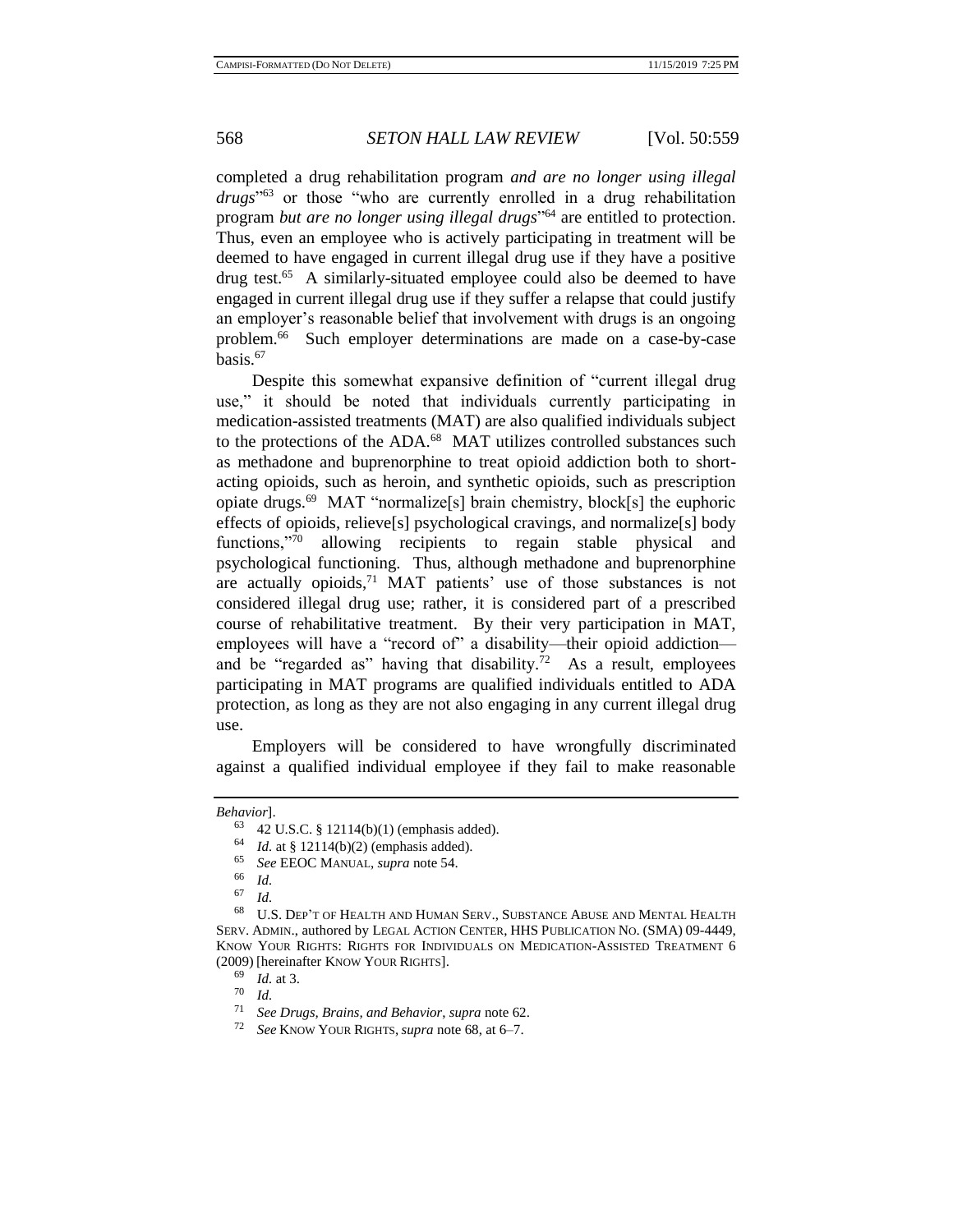accommodations for that employee<sup>73</sup> or "deny employment opportunities to a job applicant or an advancement to a current employee based on the knowledge that they would have to make a reasonable accommodation for that employee."<sup>74</sup> Reasonable accommodations can consist of a variety of measures, such as restructuring some of the employee's job responsibilities, permitting flexible work schedules or part-time work, or reassigning the employee to another vacant position.<sup>75</sup> For example, adjusting work hours to allow an employee no longer engaging in current illegal drug use to seek treatment and rehabilitative services could constitute a reasonable accommodation.

#### <span id="page-10-0"></span>3. Concluding Anti-Discrimination Protections

Before taking any adverse employment action against an employee on the basis of their drug use, employers must protect themselves from liability by ensuring that the employee is not a qualified individual with a qualifying disability under the ADA, or, if the employee is a qualified individual, that the employee could not be afforded a reasonable accommodation.

Employers should also be aware of the anti-discrimination laws adopted by their own states. With the exception of Alabama,<sup>76</sup> every state has a general anti-discrimination statute that protects employees from discrimination on the basis of disability or handicap.<sup>77</sup> The majority of these state laws against discrimination in employment include categories of employers that are not regulated by the ADA, such as state or public employers and employers with fewer than fifteen employees.<sup>78</sup>

## *B. Options for Employers Wanting to Take Adverse Employment Action Against a Disabled Employee*

While employers must ensure compliance with the ADA and its state equivalents, they are not without recourse if they wish to take adverse employment action against an employee with an ADA-recognized

*Id.* 

<sup>73</sup> 42 U.S.C. § 12112(b)(5)(A) (2018).

<sup>74</sup> *Id.* at § 12112(b)(5)(B).

 $^{75}$  *Id.* at. § 12111(9)(B).

<sup>76</sup> Alabama does not have a general anti-discrimination statute but does require state and state-funded employers to employ "the blind, the visually handicapped and the otherwise physically disabled . . . on the same terms and conditions as the able-bodied, unless it is shown that the particular disability prevents the performance of the work involved." ALA. CODE § 21-7-8; *State Employment-Related Discrimination Statutes*, NAT'L CONF. OF STATE LEGISLATURES 1 (July 2015), http://www.ncsl.org/documents/employ/Discr imination-Chart-2015.pdf.

<sup>77</sup> *State Employment-Related Discrimination Statutes*, *supra* not[e 76.](#page-10-0)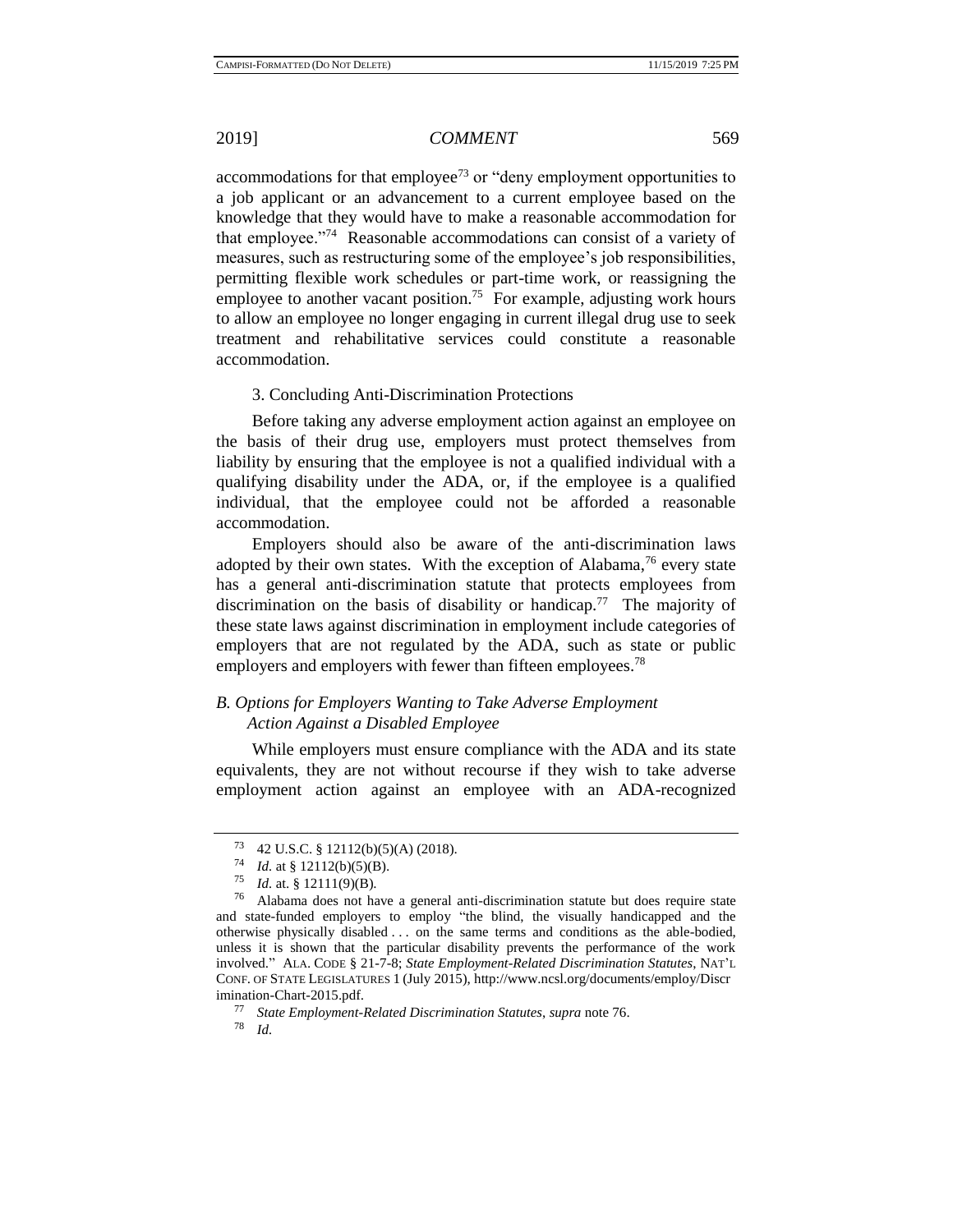disability. Consider the following scenario: A laborer for a twentyemployee construction company is taking opioid medications for acute chronic back pain. His back pain has led him to request that he only work three days a week, but his employer needs someone for five days and cannot afford to bring on an additional employee. The side effects from his opioid medications inhibit his ability to operate machinery necessary to perform his job. This section will explain what options the ADA affords employers in such situations.

It is first necessary to note that employers do not have to make a reasonable accommodation for a disabled job applicant or employee if they "can demonstrate that the accommodation would impose an undue hardship on the operation of the[ir] business."<sup>79</sup> An undue hardship in this context is defined as an accommodation requiring significant difficulty or expense for the employer.<sup>80</sup> In evaluating whether an accommodation would constitute an undue hardship for the employer, the ADA instructs that the following factors must be considered: (1) the accommodation's nature and cost; (2) the financial resources of the facility providing the accommodation and the accommodation's impact upon facility operations; (3) the employer's overall financial resources; and (4) the type of employer operation.<sup>81</sup> Essentially, employers are not required to make an accommodation for a disabled employee if it is beyond the employer's means, financial or otherwise.<sup>82</sup> Specific to the scenario above, the construction company should attempt to make a reasonable accommodation by allowing the laborer to work only three days a week and attempting to find someone to cover the other two days. If, however, that was not possible (for example, the employer's financial state was such that it could not pay both the new laborer working five days a week and the original laborer working three days a week), paying both employees could impose an undue hardship on the construction company, who would then not be required to honor the original laborer's request. Whether an employer would experience a legitimate undue hardship and truly could not afford to make any reasonable accommodation for a disabled employee is ultimately a factsensitive, case-by-case inquiry.<sup>83</sup>

Furthermore, the ADA only protects employees to the extent that their legal opioid use is not negatively affecting their job performance. Recall

 $^{79}$  42 U.S.C. § 12112(b)(5)(A).<br><sup>80</sup> 42 U.S.C. § 12111(10)(A).

<sup>&</sup>lt;sup>80</sup> 42 U.S.C. § 12111(10)(A).<br><sup>81</sup> *L*d. at § 12111(10)(P).

<sup>&</sup>lt;sup>81</sup> *Id.* at § 12111(10)(B).<br><sup>82</sup> *Id.* at § 12111(10)(A)

*Id.* at § 12111(10)(A).

<sup>83</sup> *What Is Considered an "Undue Hardship" For a Reasonable Accommodation?*, ADA NAT'L NETWORK, https://adata.org/faq/what-considered-undue-hardship-reasonableaccommodation.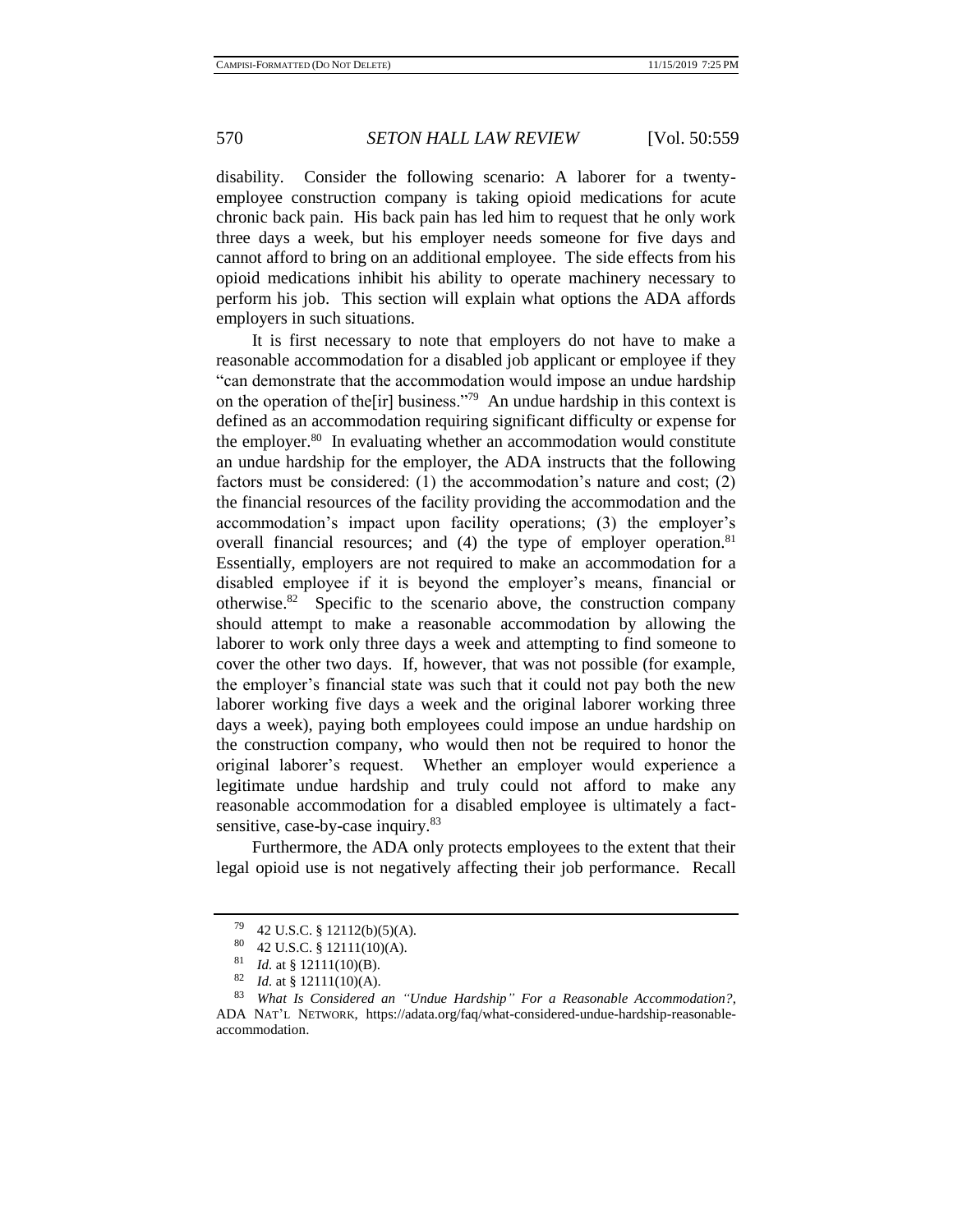that a "qualified individual" for ADA protection is one "who, with or without reasonable accommodation, *can perform the essential functions* of the employment position."<sup>84</sup> What constitutes "essential functions" of a job is a fact-sensitive inquiry, but the ADA provides some deference to the employer's judgment, especially in the presence of a written job description.<sup>85</sup> For example, if an employee was legitimately no longer able to perform the essential functions of their job because of their legallyprescribed opioid medication's side effects, an employer could be within its rights to terminate that employee. It is true that even the use of legallyprescribed opiates is not without risk; common side effects of opioids include dizziness, nausea, vomiting, and physical dependence.<sup>86</sup> These risks could undoubtedly affect job performance in some employees.

Employers are not, however, entitled to complete deference in determining whether a particular function is essential to a job. Aside from an employer's judgment about the essentiality of a job function, "[w]ritten job descriptions prepared before interviewing applicants for the job; the amount of time spent performing the function; consequences of not requiring the incumbent to perform the function; terms of a collective bargaining agreement; work experience of past incumbents; and/or current work experience of incumbents in similar jobs"<sup>87</sup> should also be considered. Furthermore, all determinations of whether a function is essential to a job have to take place on a case-by-case basis.<sup>88</sup> Ultimately, the EEOC explained that courts "are not intended to second guess an employer's business judgment" in the determination of what constitutes a job's essential functions.<sup>89</sup> But to best protect the interests of their qualified individual employee and protect themselves from legal liability, employers still must evaluate the employee's ability to perform the job on an individualized, case-by-case basis, and should consider the other aforementioned factors of what constitutes an essential job function.

Returning to the earlier hypothetical, if operating machinery is a clear essential function of the employee's job, but the employee cannot do so because of the side effects of his legally-prescribed opioid medication, the employer should document the inability of that employee to perform an

<sup>&</sup>lt;sup>84</sup> 42 U.S.C. § 12111(8) (emphasis added).<br><sup>85</sup> See Lee supper pote  $45$  at  $322.22$ 

<sup>85</sup> *See* Lee, *supra* not[e 45,](#page-7-0) at 322–23.

<sup>86</sup> *See* Ramsin Benyamin et al., *Opioid Complications and Side Effects*, PAIN PHYSICIAN 11:S105 (2008), http://www.painphysicianjournal.com/current/pdf?article=OTg1 &journal=42.

 $^{87}$  29 C.F.R. § 1630.2(n)(3)(ii)–(vii) (2019).<br> $^{88}$  Procedures for Providing Reasonable

<sup>88</sup> *Procedures for Providing Reasonable Accommodation for Individuals with Disabilities*, U.S. EQUAL EMP'T OPPORTUNITY COMM'N, https://www.eeoc.gov/eeoc/internal/ reasonable\_accommodation.cfm (last visited Feb. 9, 2019).

<sup>89</sup> *See* Lee, *supra* not[e 45,](#page-7-0) at 322–23.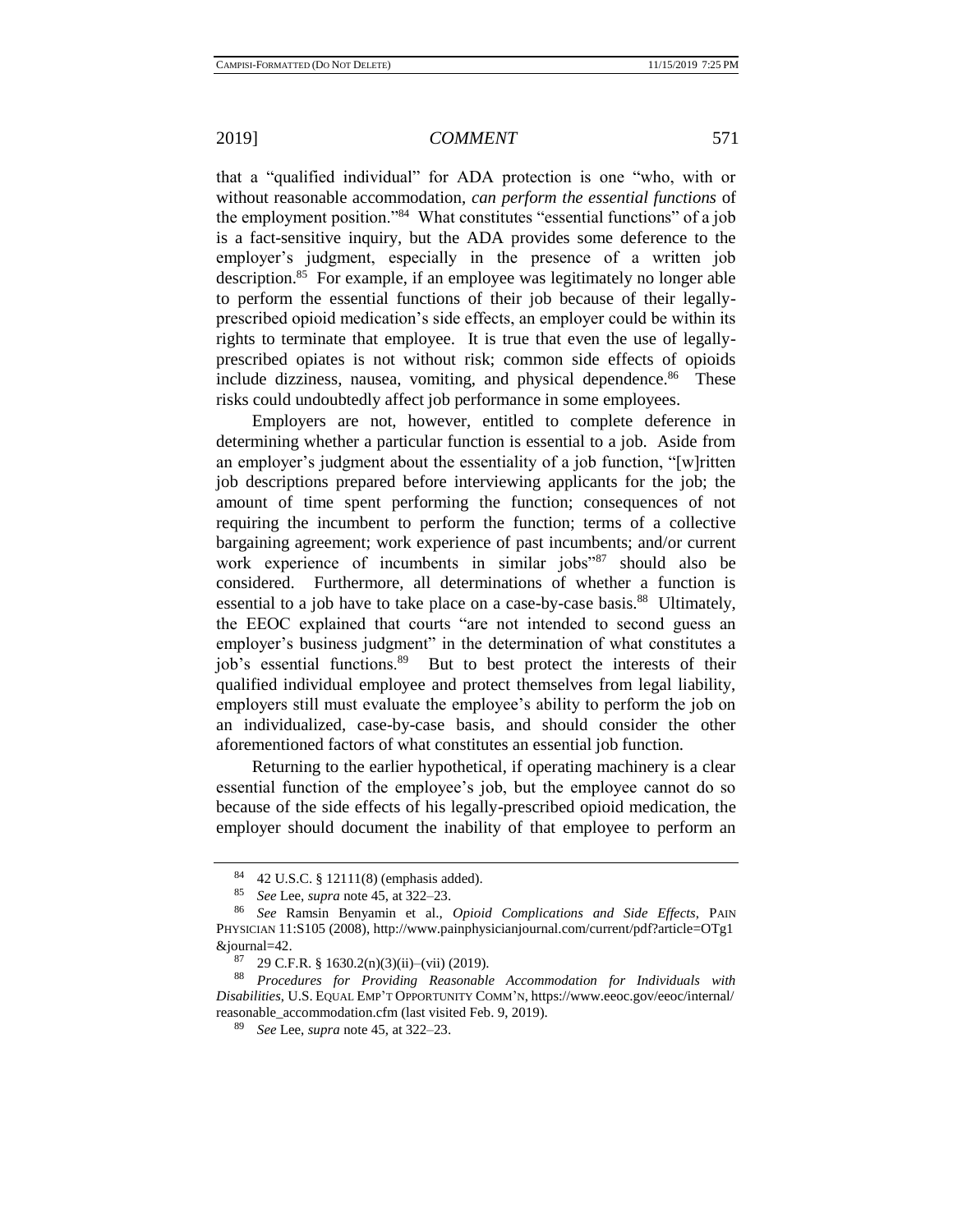essential job function and could potentially fire the employee. Before choosing to ultimately terminate that employee, however, the employer must also consider potential reasonable accommodation alternatives, such as restructuring the employee's job responsibilities or reassigning the employee to another vacant position, in order to maximize its insulation from potential legal liability.<sup>90</sup>

In summary, employers must have a comprehensive understanding of the protections extended to disabled employees under the ADA. Employers are not, however, without recourse if the employee cannot perform the essential functions of their job, even with a reasonable accommodation, or if such reasonable accommodation would cause an undue hardship to the employer.<sup>91</sup>

### IV. THE NEED TO EXERCISE CAUTION IN DRAFTING DRUG POLICIES

Now armed with a greater understanding of the ADA as it pertains to employment discrimination in the opioid context, this section emphasizes that employers (and their lawyers) have to exercise caution and flexibility in drafting and revising their workplace drug policies in order to avoid legal exposure arising out of an employee's opioid use. It will first describe how employers must utilize care and precision when labeling themselves as a "drug-free workplace," so as not to punish employees' legal opiate use in violation of the ADA. This section will then utilize case law to demonstrate how failure to use such care has resulted in legal action and subsequent liability against employers. Finally, it will also discuss how drug testing and medical inquiry sections of employer drug policies also need to be drafted with precision in order to avoid violating employees' ADA-protected rights and prevent legal exposure for employers.

#### A. *An Introduction to the "Drug-Free Workplace" Label*

As Part IV.B. will illustrate, in light of the current opioid epidemic, employers might be inclined to take action against their opiate-using employees, even when the opiates are legally prescribed, to avoid potential workplace problems. One method they might consider employing is a "drug-free workplace" policy. A "drug-free workplace" sounds good in theory, but employers must be wary of it in practice. Employers have been subject to lawsuits and subsequent liability because they have made adverse employment decisions against employees engaged in legal drug use in the name of their "drug-free workplace" policies.

<sup>90</sup> *See* 42 U.S.C. § 12111(9)(B) (2018).

<sup>91</sup> *Id.* at § 12111(8).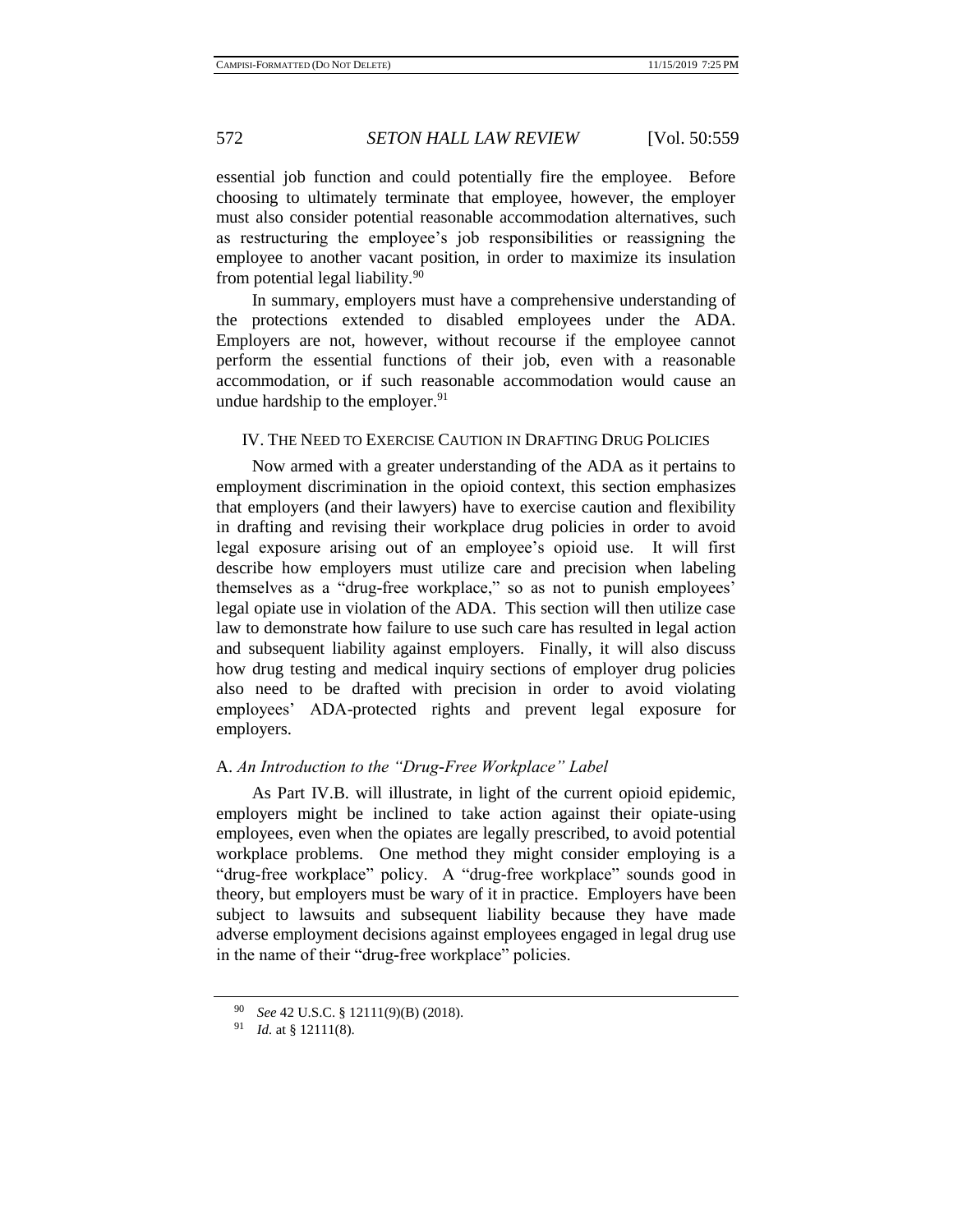The "drug-free workplace" label is utilized by the federal government in certain contexts<sup>92</sup> and is encouraged by multiple states.<sup>93</sup> The Federal Drug-Free Workplace Act was passed by Congress in 1988 and stipulates that federal contractors and federal grant recipients must provide a drugfree workplace by engaging in various steps, including "publishing a statement notifying employees that the *unlawful* manufacture, distribution, dispensation, possession, or use of a controlled substance is prohibited in the grantee's workplace and specifying the actions that will be taken against employees for violations of the prohibition."<sup>94</sup> Multiple state legislatures have cited their intent to promote drug-free workplaces so that employers "may be afforded the opportunity to maximize their levels of productivity, enhance their competitive positions in the marketplace, and reach their desired levels of success without experiencing the costs, delays, and tragedies associated with work-related accidents resulting from drug or alcohol abuse by employees."<sup>95</sup> In fact, state legislatures are providing incentives to employers to enact drug-free workplace policies, including offering reductions in employers' worker's compensation premiums<sup>96</sup> or, as in the federal Drug-Free Workplace Act, conditioning state grants and contracts on the grantee employer having a drug-free workplace policy barring illicit drugs from the workplace.<sup>97</sup>

The main issue with drug-free workplace policies is that employers must be wary of the fact that their prohibitions may, inadvertently or otherwise, extend to legally-prescribed drugs. The federal Drug-Free Workplace Act and state analogs specify that they apply only to *unlawful or illegal* drug use or drug-related activity. If not drafted carefully, drugfree workplace policies can lead to unwarranted discrimination against individuals who can still safely and capably perform their jobs while taking legally-prescribed drugs.<sup>98</sup> Moreover, "the use of any particular prescription drug, despite its side-effect warnings, is generally a poor indicator of employee risk" by itself.<sup>99</sup> Essentially, employers should not assume that employees might pose a potential risk of problems arising in

<sup>92</sup> *See* Drug-Free Workplace Act, 41 U.S.C. § 8101(a)(5) (2018).

<sup>93</sup> U.S. DEP'T OF LABOR, 50 STATE SURVEY: DRUG-FREE WORKPLACE PROGRAMS (Sept. 1, 2009), http://www.lexisnexis.com/documents/pdf/20090930094905\_large.pdf. *See, e.g.*, FLA. STAT. ANN. § 112.0455; IOWA CODE § 730.5; OHIO ADMIN. CODE § 4123-17-58.

<sup>94</sup> 41 U.S.C.S. § 8102(a)(1)(A); 41 U.S.C.S. § 8103(a)(1)(A) (emphasis added).

<sup>95</sup> ARK. CODE ANN. § 11-14-101. *See also* GA. CODE ANN. § 34-9-410; TENN. CODE ANN. § 50-9-101.

<sup>96</sup> ALA. CODE § 25-5-332; GA CODE ANN. § 34-9-412; IDAHO CODE § 72-1716.

<sup>97</sup> 30 ILL. COMP. STAT. ANN. 580/3; S.C. CODE. ANN. § 44-107-30; VA. CODE ANN. § 2.2-4312.

<sup>98</sup> *See* Lee, *supra* not[e 45,](#page-7-0) at 337–38.

*Id.* at 338.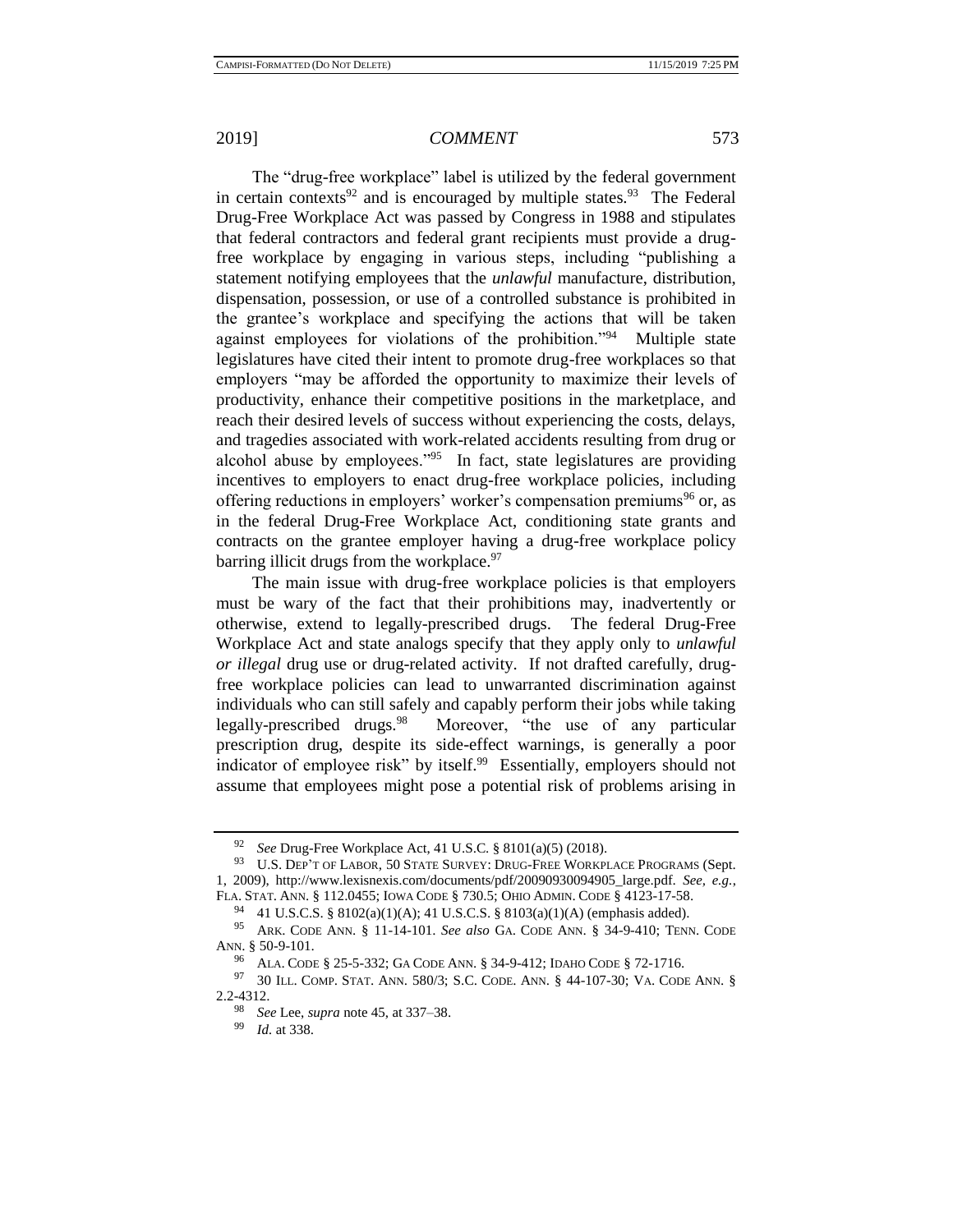the workplace on the basis of their legal opiate use.

It is critical that employers realize that they can easily insulate themselves from legal liability and remain compliant with the ADA by prohibiting *only* illegal drug use and activity in their drug-free workplace policies. If employers have concerns about an employee's use of legallyprescribed opiate medications negatively affecting their ability to adequately perform their particular job, employers must take action *after* a legitimate individualized evaluation, rather than relying solely upon a blanket drug-free workplace policy.<sup>100</sup>

## B. *Case Law Illustrations of Why Employers Should Not Enact Blanket Drug-Free Workplace Policies*

Case law is instructive in understanding the significance of the liability risks associated with drug-free workplace policies and how to avoid them. The following cases will explain various circumstances in which blind adherence to drug-free workplace policies has led to liability exposure for employers and reinforce the need to ensure that such policies make the legally necessary accommodations for an employee's legal opioid use.

### 1. *Huffman v. Turner Industries Group, LLC*

*Huffman v. Turner Industries Group, LLC* outlines a set of circumstances in which an employer took adverse action against an employee taking a legally-prescribed opioid medication because of the employer's blanket drug-free workplace policy. The employer incurred significant legal fees and costs, while exposing itself to potential liability, by blindly enforcing its policy prohibiting all opioids. The employer failed to distinguish between legal and illegal drug use and acted on the blanket premise that even legal prescription drug use prevented the employee from performing his job, instead of conducting an individualized assessment of the employee's ability to capably perform his job. This case serves as a warning to employers taking adverse action against employees in the name of drug-free workplace policies instead of the employee's work product.

In 1986, Henry Huffman, a welder, lost part of his hand in a welding accident, and he took hydrocodone—an opioid pain medication—and Xanax—a benzodiazepine—to manage his persistent chronic pain in the aftermath.<sup>101</sup> Between 2005 and 2011, Huffman had been intermittently hired by Defendant Turner Industries Group (Turner) to work part-time as a

<sup>100</sup> *Id.* at 338–39.

<sup>101</sup> Huffman v. Turner Indus. Grp., LLC, 2013 U.S. Dist. LEXIS 71842, at \*2 (E.D. La. 2013).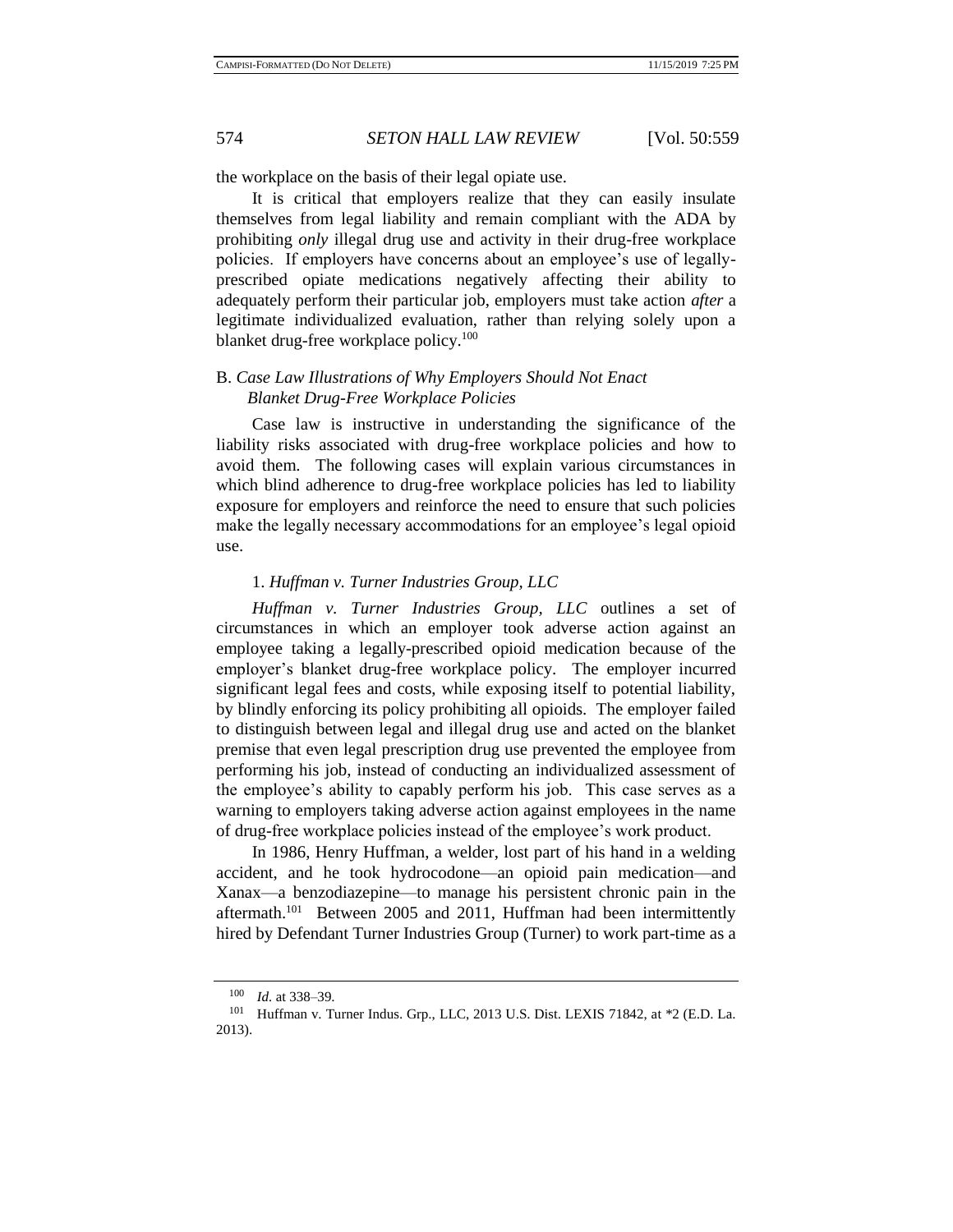welder on various occasions.<sup>102</sup> In September 2011, Huffman was offered a full-time job with Turner, contingent upon his successful completion of a drug screening and a physical examination with Turner's contracted physician's assistant.<sup>103</sup> When Huffman told the physician's assistant that he took hydrocodone—an opiate—three to four times a day, he was informed that such use was a violation of Turner's "Drug, Alcohol, and Contraband Policy," which required that "employees who work in safetysensitive positions, such as that of a welder, not take narcotic pain medications or benzodiazepines [anxiety medications] during working hours or within eight hours of reporting to work."<sup>104</sup> Although Huffman received a medical release from his physician stating that he required his pain pills three to four times daily, he was told by Turner representatives that he would still need to conform to their narcotic-free policy in order to work as a welder and ultimately was not hired.<sup>105</sup> Subsequently, Huffman brought suit against Turner after receiving a right-to-sue letter from the Equal Employment Opportunity Commission.<sup>106</sup>

Huffman alleged that he was not hired for full-time employment by Turner because he had a record of physical impairment and/or was regarded by Turner as having such impairment stemming from what he told the physician's assistant about his legal opioid use—and thus was discriminated against on the basis of his disability.<sup>107</sup> Huffman contended that the factual record "'unequivocally establishe[d]' that Turner did not base its employment decision on the kind of individualized and factintensive assessment envisioned by the ADA, but on a 'blanket "zerotolerance" policy,' [assuming] that 'any person who takes prescription narcotics, benzodiazepines, or muscle relaxers is too impaired to safely perform jobs at Turner."<sup>108</sup> Turner filed a motion for summary judgment<sup> $109$ </sup> and maintained that Huffman could not establish a prima facie case of discrimination because he could not establish that the decision not to hire him was based on a record of disability or because Turner regarded him as disabled.<sup>110</sup> Further, Turner argued that even if Huffman could establish a prima facie case, its drug policy served as an affirmative defense

 $\frac{109}{110}$  *Id.* at \*2.

 $\frac{102}{103}$  *Id.* 

 $\frac{103}{104}$  *Id.* 

 $\frac{104}{105}$  *Id.* 

*Id.* at  $*6$ .

 $106$  *Id.* at \*5–7.

<sup>107</sup> *Huffman*, 2013 U.S Dist. LEXIS 71842, at \*37–38. *See also* 29 C.F.R. § 1630.2(g)(1)(ii)–(iii) (2019).

<sup>108</sup> *Huffman*, 2013 U.S. Dist. LEXIS 71842, at \*28.<br><sup>109</sup> *M* at \*2

*Id.* at \*23–24.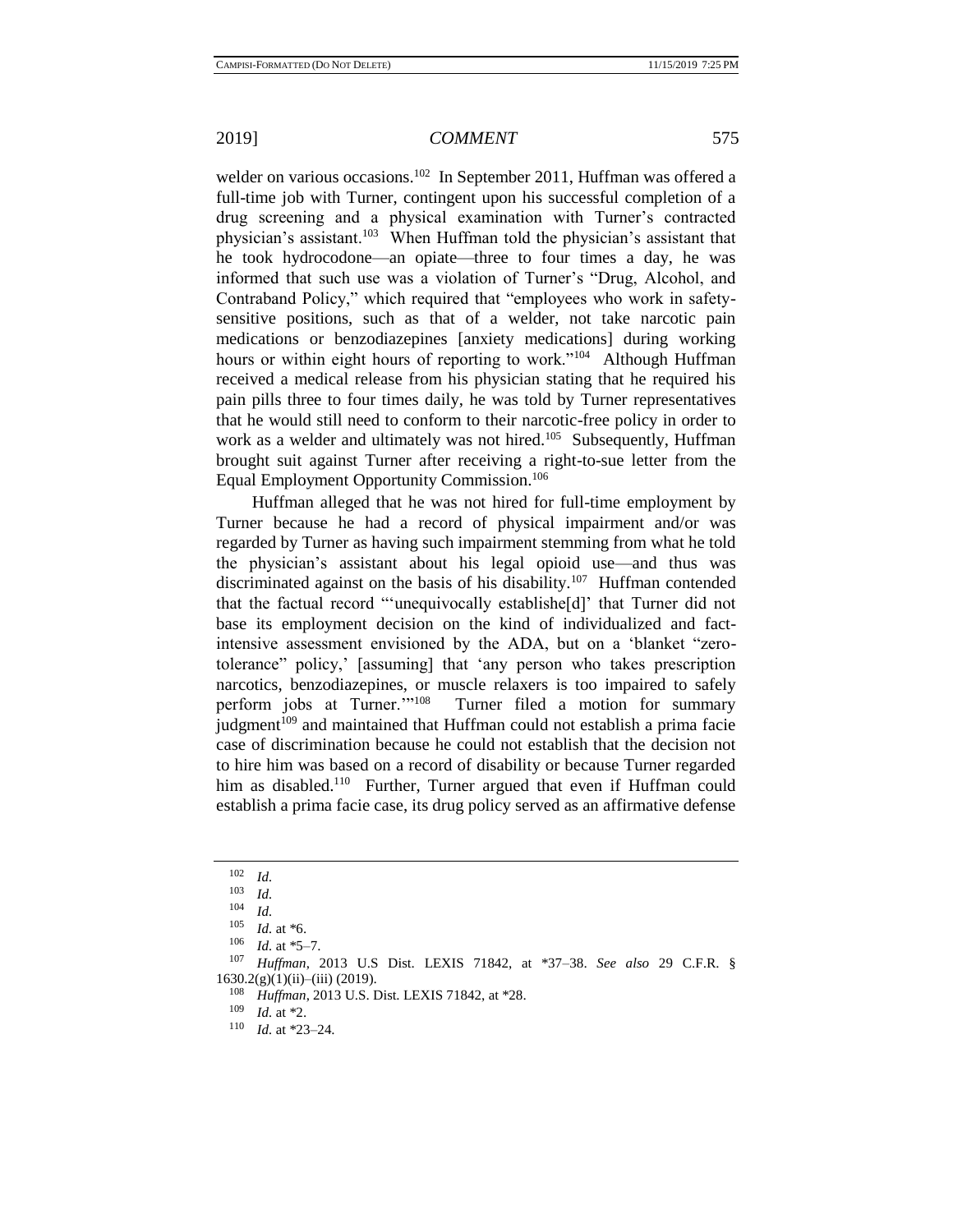because it "was both job-related and justified by business necessity."<sup>111</sup> Turner admitted that although the side effects of opioid medications, such as drowsiness or dizziness, do not present themselves in everyone who takes them, "the possibility of their occurrence is always present and inherently dangerous when an individual performs a safety-sensitive task such as welding."<sup>112</sup> The United States District Court for the Eastern District of Louisiana denied Turner's motion for summary judgment.<sup>113</sup> The court first established that Huffman satisfied the ADA's definition of disability because he had a record of disability and because Turner regarded him as disabled.<sup>114</sup> The court further found that Turner failed to hire Hoffman because of the opioid medication he used to manage his disability, thereby constituting sufficient evidence of a prima facie case of discrimination to defeat summary judgment.<sup>115</sup> The court next denied Turner summary judgment on its affirmative defense of business necessity.<sup>116</sup> The court noted:

Plaintiff presents ample evidence that he performed the job of Welder for six years between 2005 and 2011 without incident, and, in fact, Turner notes that the 'the only thing that changed between late 2005 when Plaintiff was first hired, and September 16, 2011, when [he] was denied employment,' was Plaintiff's disclosure of his use of hydrocodone and Xanax during work hours.<sup>117</sup>

Moreover, Huffman had produced a doctor's evaluation stating that he did not experience any of the potential side effects of his medications.<sup>118</sup>

Turner's blanket drug policy, for all intents and purposes, made the company a drug-free workplace. Turner understandably wanted to promote a safe environment, especially given the nature of some of the work conducted, such as welding. In fact, Turner argued that the policy was written in response to some of its employees being "involved in industrial accidents at client job sites that were allegedly attributable to work-time use of narcotic pain medication by employees working in safety-sensitive positions."<sup>119</sup>

The side effects of legally-prescribed opiates are certainly real and can justifiably make employers nervous—especially those with employees

<sup>111</sup> *Id.* at \*25.

<sup>112</sup> *Id.* at \*26.

<sup>113</sup> *Id.* at \*23.

<sup>114</sup> *Huffman*, 2013 U.S Dist. LEXIS 71842, at \*39.

 $\frac{115}{116}$  *Id.* at \*39.

 $\frac{116}{117}$  *Id.* at \*52.

<sup>&</sup>lt;sup>117</sup> *Id.* at \*40 (emphasis in original).<br><sup>118</sup> *Id.* at \*50

 $\frac{118}{119}$  *Id.* at \*50.

*Id.* at \*2.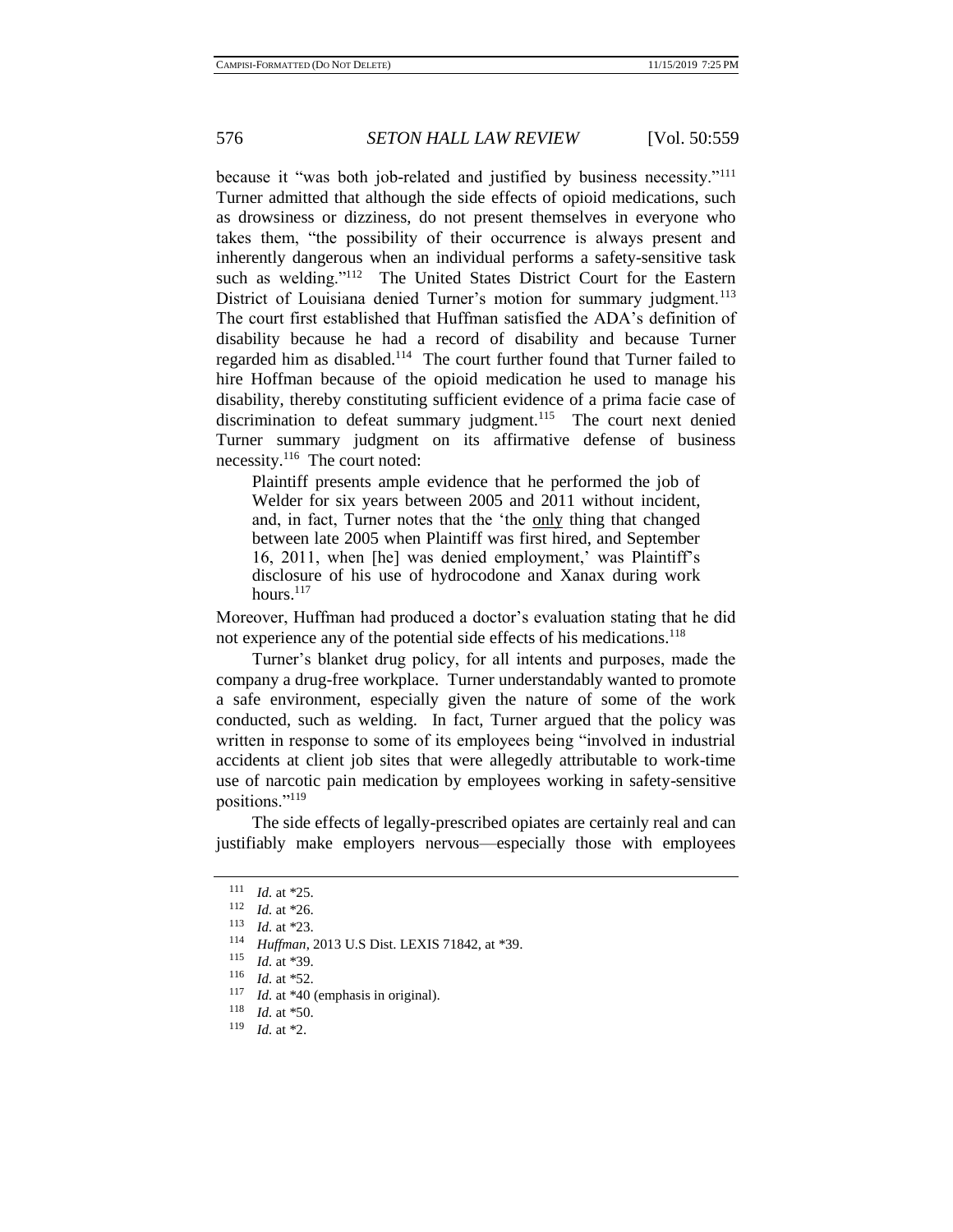working in safety-sensitive positions. Nonetheless, *Huffman* illustrates that blanket drug policies likely are an over-inclusive and unacceptable method of dealing with legal opioid use, and employers must realize that they can reach the same goals by simply conducting individualized assessments. Even from a pure financial standpoint, the extra time, effort, and cost to an employer of conducting individualized assessments is a worthwhile investment to avoid the very real possibility of much larger litigation costs and potential legal liability. That type of legal exposure can lead to severe consequences for employers, as further evidenced in the next section.

2. Stewart v. Snohomish County Public Utilities District No. 1

*Stewart v. Snohomish County Public Utilities District No. 1* also outlines the legal risk to employers of having a drug-free workplace policy that bans not only illicit drug use, but categorically prohibits *all* drug use, including the use of legally-prescribed medications. This case also involves an employer who made a decision to terminate an employee for failing to adhere to its drug-free workplace policy without conducting an individualized assessment of the employee's ability to perform her job. The ultimate outcome of this case reveals just how serious and expensive such a practice can be for employers.

In *Stewart*, Plaintiff Stewart was a customer service representative of Defendant Snohomish County Public Utilities, an employer within the meaning of the Washington Law Against Discrimination, for over twenty years.<sup>120</sup> Unfortunately, Stewart suffered from "chronic and debilitating" migraines.<sup>121</sup> While she would attempt to treat her migraines with nonnarcotic medications, she also had to go to her doctor for injections of Dilaudid (hydromorphone)—an opiate—when the migraines would not subside.<sup>122</sup> Stewart acquired intermittent medical leave under the Family and Medical Leave Act that allowed her to leave work for a few hours at a time to receive her injections, but her supervisors consistently gave her a difficult time for her absenteeism.<sup>123</sup> Defendant had a "Fitness for Duty" policy prohibiting all employees from working under the influence of drugs and alcohol, but, critically, the policy did not exempt employees taking legally-prescribed medications.<sup>124</sup>

<sup>120</sup> Stewart v. Snohomish Cty. Pub. Utils. Dist. No. 1, 262 F. Supp. 3d 1089, 1093 (W.D. Wash. 2017).

 $\frac{121}{122}$  *Id.* at 1094.

 $\frac{122}{123}$  *Id.* 

 $\frac{123}{124}$  *Id.* at 1095.

*Id.* at 1094.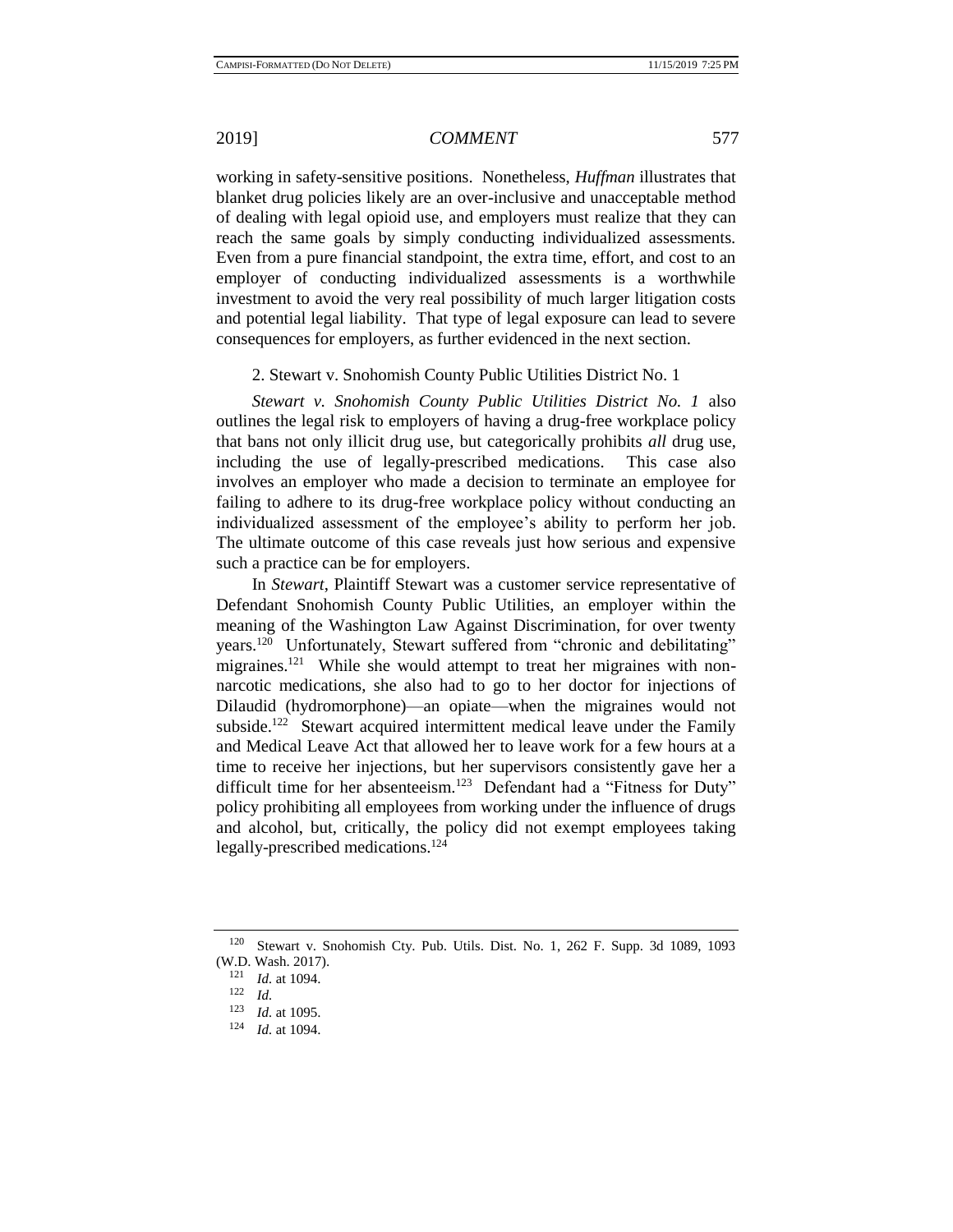Stewart became upset after being confronted by a supervisor about her absence upon returning from an injection in October  $2014$ <sup>125</sup> Her supervisors thought she was showing signs of impairment at work and drove her to be drug tested, informing her that she would be put on administrative leave while they "investigated her."<sup>126</sup> The drug test came back positive and, unsurprisingly, showed the presence of hydromorphone.<sup>127</sup> In order to be permitted to return to work, Stewart signed a "Return to Work Agreement," stating that she would be fired if she came to work while impaired.<sup>128</sup> In April 2015, a few months after returning to work, Stewart had a similar experience to what had transpired in October  $2014$ <sup>129</sup> After being driven to another drug test in which she, again, tested positive for hydromorphone, Stewart was terminated for violating the Fitness for Duty Policy and Return to Work Agreement by "coming to work while impaired."<sup>130</sup>

While the record made it difficult to ascertain whether Stewart was actually impaired on the days of the October 2014 and April 2015 incidents, or simply upset by the way she was being treated by her employer, the court found that Defendant "ha[d] not shown that any impairment prevented Stewart from properly performing her job [on either] day."<sup>131</sup> As a result, the court determined that Stewart had a disability that could have been reasonably accommodated by Defendant, but Defendant "chose to address Stewart's symptoms through a disciplinary process rather than an interactive one aimed at finding a reasonable accommodation that would allow Stewart to work and seek treatment for her disability."<sup>132</sup> The court further found that reasonable accommodations could have easily been made and that Defendant "could have treated her as an employee with a medical condition, rather than a drug abuser."<sup>133</sup> Because Defendant chose to terminate Plaintiff based upon violations of its blanket drug prohibition policy—which made no exceptions for legal drug use—instead of making reasonable accommodation efforts, the court awarded Plaintiff over \$1.8 million in damages.<sup>134</sup>

*Stewart* is a cautionary tale that warns employers, in drafting their drug policies, against adopting a policy that blindly imposes blanket

<sup>125</sup> *See id.* at 1096.

<sup>126</sup> *See Stewart*, 262 F. Supp. 3d at 1097.

<sup>127</sup> *See id.*

<sup>128</sup> *See id.* at 1098–99.

<sup>129</sup> *See id.* at 1100–01.

<sup>130</sup> *See id.* at 1101–02.

 $\frac{131}{132}$  *Id.* at 1097, 1101.

<sup>132</sup> *See Stewart*, 262 F. Supp. 3d at 1105.

 $\frac{133}{134}$  *Id.* at 1106.

<sup>134</sup> *See id.* at 1113.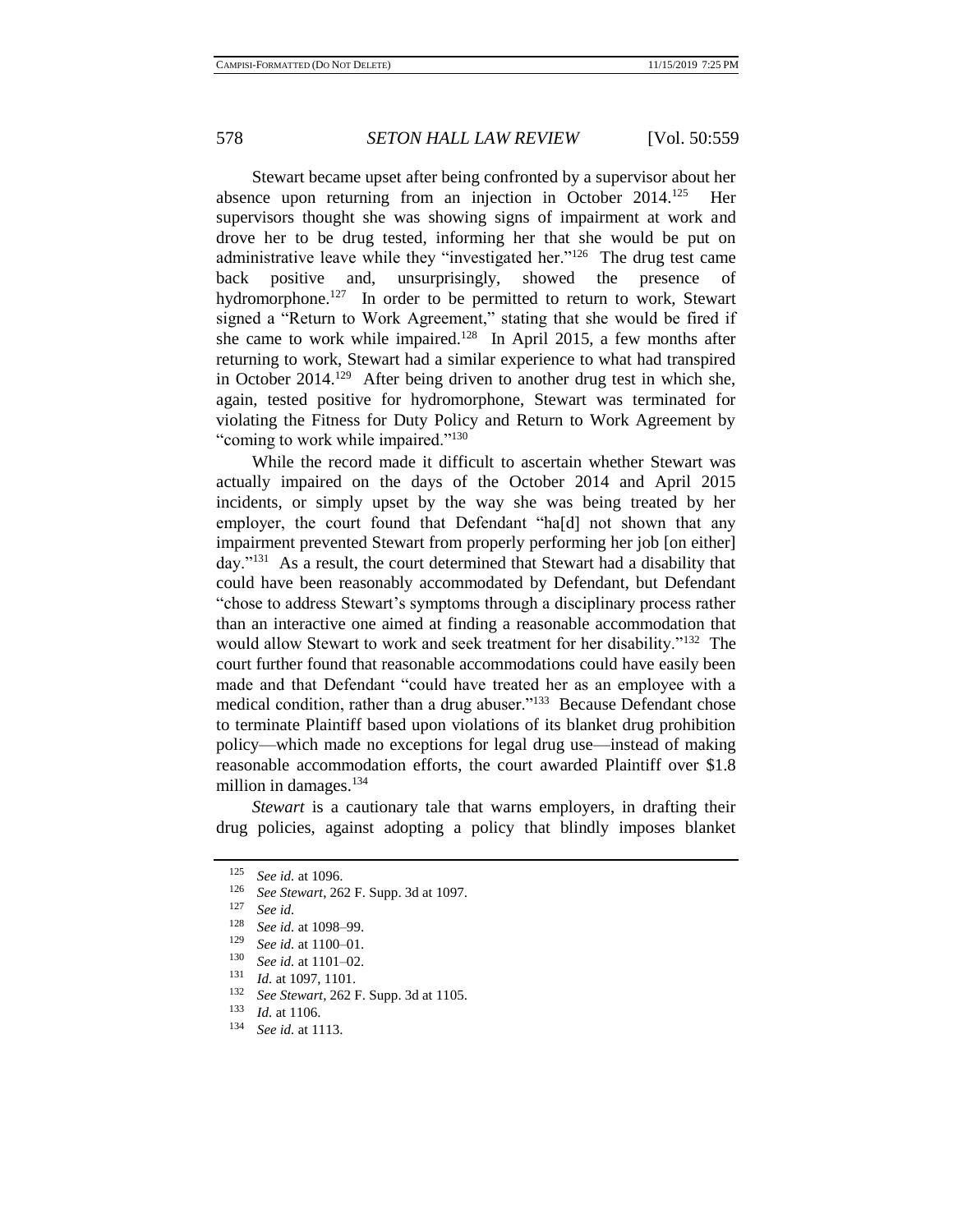prohibitions on all drug use.<sup>135</sup> Whether the "drug-free workplace" label is specifically used in the language of the policy or not, employers (and their lawyers) must recognize that it is illegal to create drug-free workplaces that, in effect, do not accommodate the legal use of opiate medications.

## C. *Employers Must Carefully Craft the Drug Testing and Medical Inquiry Components of their Drug Policies to Protect Themselves from Liability*

Employers have the right to drug test and make medical inquiries of job applicants and employees, but only at specific times and under specific circumstances.<sup>136</sup> Employers are permitted to require their job applicants and employees to undergo illegal drug testing, as well as make employment decisions as a result of those tests.<sup>137</sup> In order to best protect themselves from liability and to give future or current employees reasonable notice that consequences may follow for certain actions, an employer's drug policy should be explicit in describing when and under what circumstances the employer may require a drug test or conduct a drug-related medical inquiry. As a matter of best practices, the policy should also clearly describe what consequences an employee can expect if they have a positive drug test.

Employers can also make medical inquiries of current or prospective employees in order to ascertain their ability to do the job, but must be wary of the various ADA guidelines in place to ensure that such inquiries are not being used to wrongfully discriminate against employees. These ADA guidelines "reflect Congress's intent to protect the rights of applicants and employees to be assessed on merit alone, while protecting the rights of employers to ensure that individuals in the workplace can efficiently perform the essential functions of their jobs."<sup>138</sup>

Notably, the ADA guidelines distinguish permitted medical inquiries on the basis of whether the qualified individual is a job applicant, has already received an offer of employment, or is a current employee.<sup>139</sup> Prior to making an offer of employment to a job applicant, employers cannot "conduct a medical examination or make inquiries of a job applicant as to

<sup>135</sup> *See generally Stewart*, 262 F. Supp. 3d at 1089.

<sup>136</sup> *See* 42 U.S.C. § 12114(d) (2018) (explaining that a test for illegal drugs shall not be considered a medical examination); 42 U.S.C. §12112(d) (setting forth the limited circumstances in which employers can make a medical examination or inquiry).<br> $^{137}$  See 42 U S C 88 12114(d)(1) (2)

<sup>137</sup> *See* 42 U.S.C. §§ 12114(d)(1)–(2).

<sup>138</sup> *See generally Enforcement Guidance: Disability-Related Inquiries and Medical Examinations of Employees Under the Americans with Disabilities Act (ADA)*, U.S. EQUAL EMP'T OPPORTUNITY COMM'N (July 27, 2000), https://www.eeoc.gov/policy/docs/guidanceinquiries.html#N\_5\_.

*See* 42 U.S.C. § 12112(d)(2)–(4).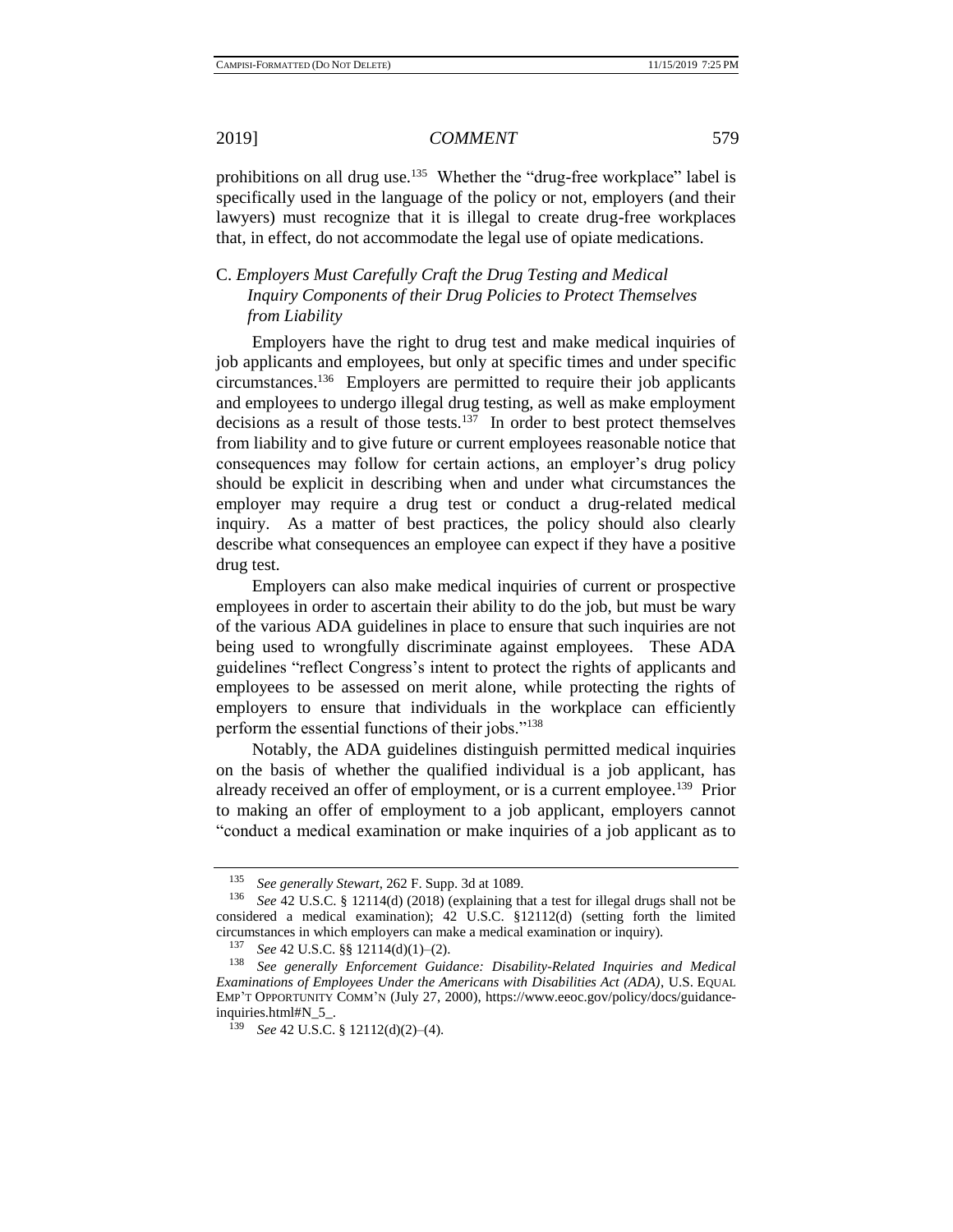whether such applicant is an individual with a disability or as to the nature or severity of such disability,"<sup>140</sup> but they can ask about "the ability of an applicant to perform job-related functions."<sup>141</sup> Once an offer of employment has been made, employers can condition that offer on successful completion of a medical examination, as long as that is the standard procedure for all entering employees.<sup>142</sup> Once a person is officially an employee, employers may conduct voluntary medical examinations and inquire into the ability of the employee to perform jobrelated functions.<sup>143</sup> Employers cannot require a current employee to undergo a medical examination and "shall not make inquiries of an employee as to whether such employee is an individual with a disability or as to the nature or severity of the disability, unless such examination or inquiry is shown to be job-related and consistent with business necessity."<sup>144</sup>

Despite these ADA guidelines, case law demonstrates that sometimes employers' drug policies or medical inquiries are overly broad and intrusive into an employee's legal drug use, thereby leaving that employer susceptible to legal claims.

## 1. *Harrison v. Benchmark Electrics of Huntsville, Inc.* and Medical Inquiries of Job Applicants

In *Harrison v. Benchmark Elecs. Huntsville, Inc.*, Plaintiff, a temporary worker for the Defendant, applied for a full-time position at the request of his supervisor.<sup>145</sup> After testing positive for barbiturates during the application process, his supervisor called him into his office to speak over the phone with a Medical Review Officer.<sup>146</sup> The supervisor did not leave the room, however, when Plaintiff answered the Medical Review Officer's questions regarding his private medical information, such as the fact that he had suffered from epilepsy since he was an infant, took the barbiturates to control the condition, and revealed his dosage amounts.<sup>147</sup> The supervisor subsequently told the human resources department not to extend a job offer to the Plaintiff.<sup>148</sup> The Eleventh Circuit reversed the District Court's grant of summary judgment to the Defendant, finding that the ADA prohibits medical inquiries "as to whether such applicant is an

<sup>&</sup>lt;sup>140</sup> 42 U.S.C. § 12112(d)(2)(A).<br><sup>141</sup>  $U_{\text{A}} \approx$  § 12112(d)(2)(D).

*Id.* at § 12112(d)(2)(B).

<sup>142</sup> *See id.* at § 12112(d)(3)(A).

<sup>143</sup> *See id.* at § 12112(d)(4)(B).

<sup>&</sup>lt;sup>144</sup> *See id.* at § 12112 (d)(4)(A).<br><sup>145</sup> *S<sub>11</sub>* 502 E 24 1206 1200 (11)

<sup>&</sup>lt;sup>145</sup> *See* 593 F.3d 1206, 1209 (11th Cir. 2010).

<sup>146</sup> *See id.* at 1210.

<sup>147</sup> *See id.*

<sup>148</sup> *See id.*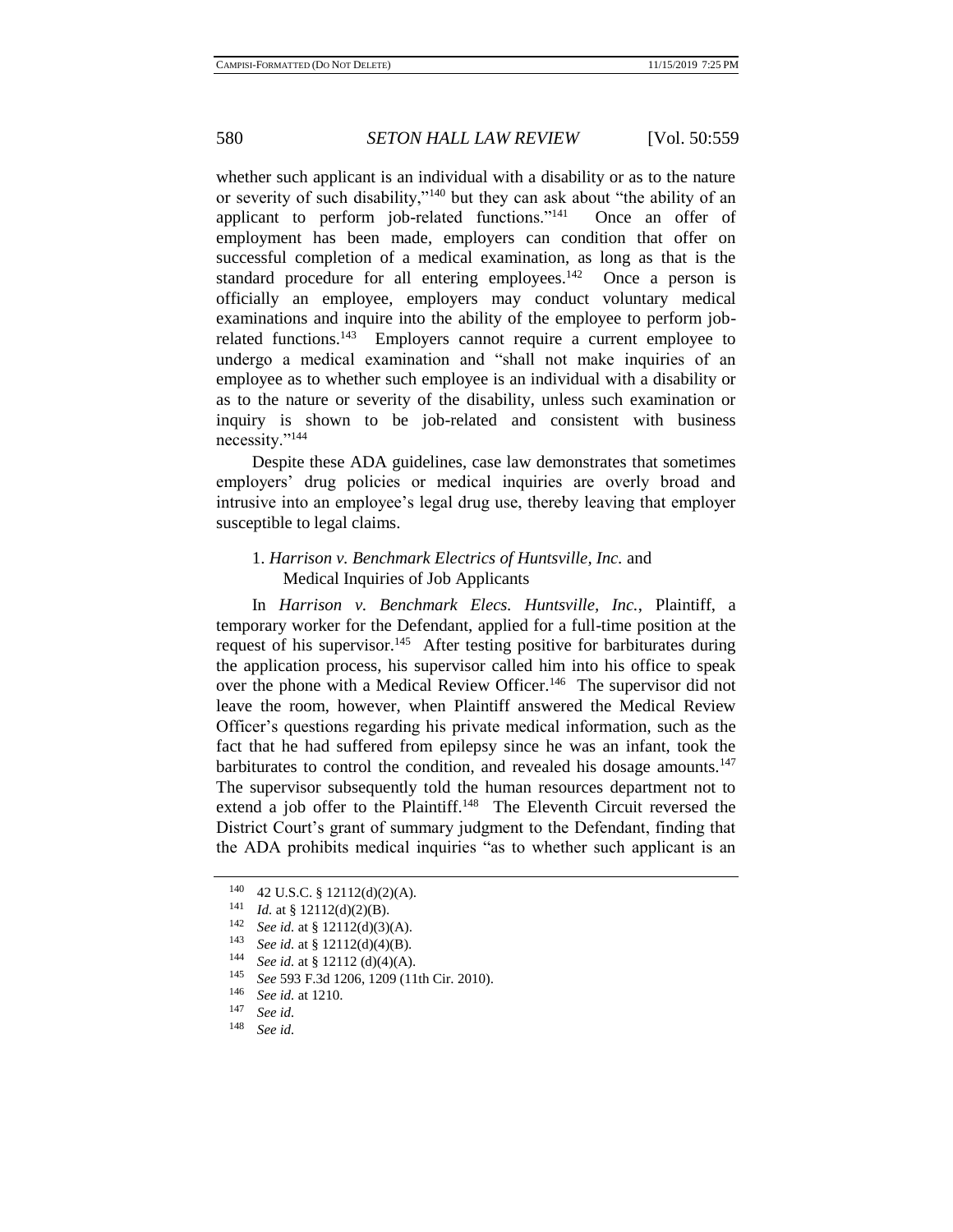individual with a disability or as to the nature or severity of such disability"<sup>149</sup> before an offer of employment is made. The Eleventh Circuit further held that "a reasonable jury could infer that the supervisor's presence in the room was an intentional attempt *likely to elicit* information about a disability in violation of the ADA's prohibition against preemployment medical inquiries."<sup>150</sup> Thus, if Plaintiff had already been an employee at the time of his positive drug test, the employer could have undertaken a medical inquiry without fear of liability as long as it was jobrelated and consistent with business necessity. Because the Plaintiff was still only a job applicant, however, the Defendant was not within its legal rights to attempt any inquiry into the Plaintiff's disability status.

## 2. *Roe v. Cheyenne Mountain Conference Resort* and Medical Inquiries of Current Employees

In *Roe v. Cheyenne Mountain Conference Resort*, Defendant Cheyenne Mountain Conference Resort developed a new Drug and Alcohol Testing Policy which Plaintiff, a current employee, refused to consent to, citing its requirements as unreasonable and intrusive.<sup>151</sup> Plaintiff brought the action to enjoin its implementation.<sup>152</sup> The employer's drug policy at issue read: "[e]mployees must report without qualification, all drugs present within their body system. Further, they must remain free of drugs while on the job . . . . Additionally, prescribed drugs may be used only to the extent that they have been reported and approved by an employee supervisor . . . . "<sup>153</sup> The United States District Court for the District of Colorado held that this prescription drug disclosure provision violated the ADA, a decision that was upheld by the Tenth Circuit Court of Appeals even though other aspects of the case were reversed and remanded.<sup>154</sup> The District Court found that the prescription drug disclosure provision at issue violated section  $12112(d)(4)(A)$  of the ADA,<sup>155</sup> which provides that an employer cannot require medical examinations or make inquiries of an employee's disability "unless such examination or inquiry is shown to be job-related and consistent with business necessity."<sup>156</sup> Since the Defendant failed to make any such showing, the District Court held, and the Tenth Circuit affirmed, that the drug policy violated the "plain language" of the

<sup>&</sup>lt;sup>149</sup> 42 U.S.C. § 12112(d)(2)(A).<br><sup>150</sup> Harrison, 593 E 3d at 1216

<sup>&</sup>lt;sup>150</sup> *Harrison*, 593 F.3d at 1216.

<sup>&</sup>lt;sup>151</sup> *See* Roe v. Cheyenne Mt. Conf. Resort, 124 F.3d 1221, 1226 (10th Cir. 1997).

<sup>152</sup> *See id.*

 $153$  *Id.* (emphasis removed).<br> $154$  See id. at 1231

<sup>154</sup> *See id.* at 1231.

<sup>&</sup>lt;sup>155</sup> *See* Roe v. Cheyenne Mt. Conf. Resort, 920 F. Supp. 1153, 1155 (D. Colo. 1996).<br><sup>156</sup> 42 J I S C & 12112(d)(4)(A) (2018)

<sup>156</sup> 42 U.S.C. § 12112(d)(4)(A) (2018).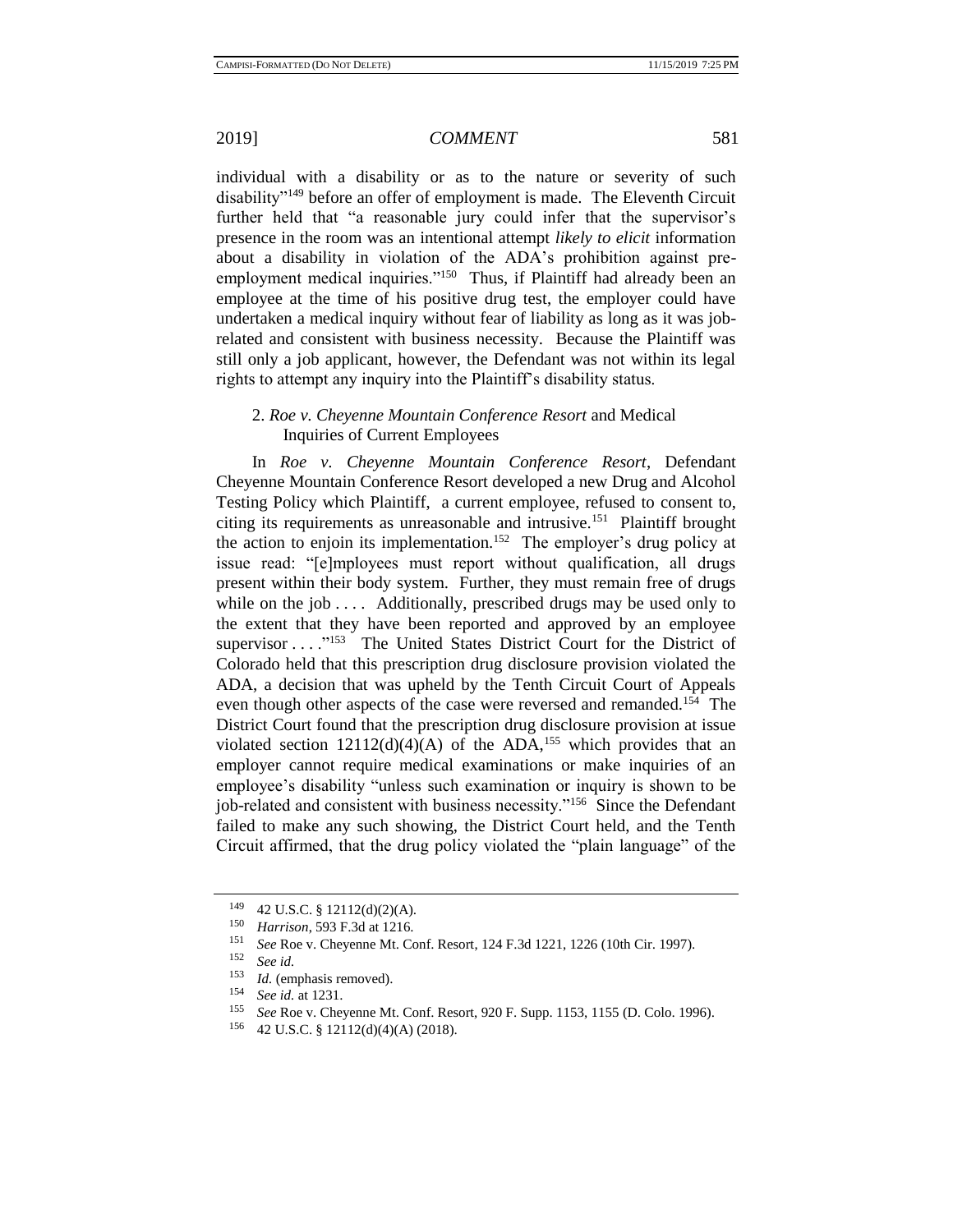ADA.<sup>157</sup> Thus, the employer left itself open to potential liability by requiring in its policy that employees report *all* drug use without showing that such inquiry was job-related and consistent with business necessity, in direct violation of the ADA's protections for legal drug users.

### D. *Conclusions on Drug Policies*

While many employers have existing policies regarding drug use in the workplace, it is imperative that employers understand that they: (1) cannot impose a blanket "drug-free workplace" policy without exposing themselves to significant legal ramifications; and (2) must differentiate between *illegal* drug use, which is not permitted, and legal drug use, which may be permitted. Including prohibitions on legal drug use in drug policies and taking adverse action against an employee or job applicant because of such use leaves the employer open to unnecessary liability. As demonstrated by the \$1.8 million award to the plaintiff in *Stewart*, <sup>158</sup> that liability can be quite costly.

Further, employers should ensure that any drug testing and medical inquiry provisions of their drug policies are compliant with the ADA's various guidelines about when such testing and inquiries are permitted. In so doing, employers will protect the rights of their employees, who deserve to be free from worry of disability status discrimination and to be judged on the basis of the merits of their job performance. Simultaneously, employers will be reducing their own legal exposure by ensuring that any adverse action that is taken against an employee in accordance with their drug policies will be compliant with ADA regulations.

### V. RECOMMENDATIONS FOR SUPPORTING EMPLOYEES

Part III explained that employers have a legal obligation to remain compliant with federal and state anti-discrimination laws and ensure that they do not wrongfully discriminate against job applicants or employees engaged in legal prescription opiate use.<sup>159</sup> But, as a policy matter, employers' roles can and should expand far beyond simply ensuring their compliance with anti-discrimination employment regulations. In fact, employers can take proactive steps towards combatting the opioid epidemic to achieve a twofold purpose: providing valuable assistance to employees and protecting employers from legal liability by offering their employees support before problems related to opioid use, or even abuse, arise.

<sup>157</sup> *Roe*, 920 F. Supp. at 1155.

<sup>158</sup> Stewart v. Snohomish Cty. Pub. Utils. Dist. No. 1, 262 F. Supp. 3d 1089, 1113 (W.D. Wash. 2017).

<sup>159</sup> *See* Parts III.A., Part IV.B.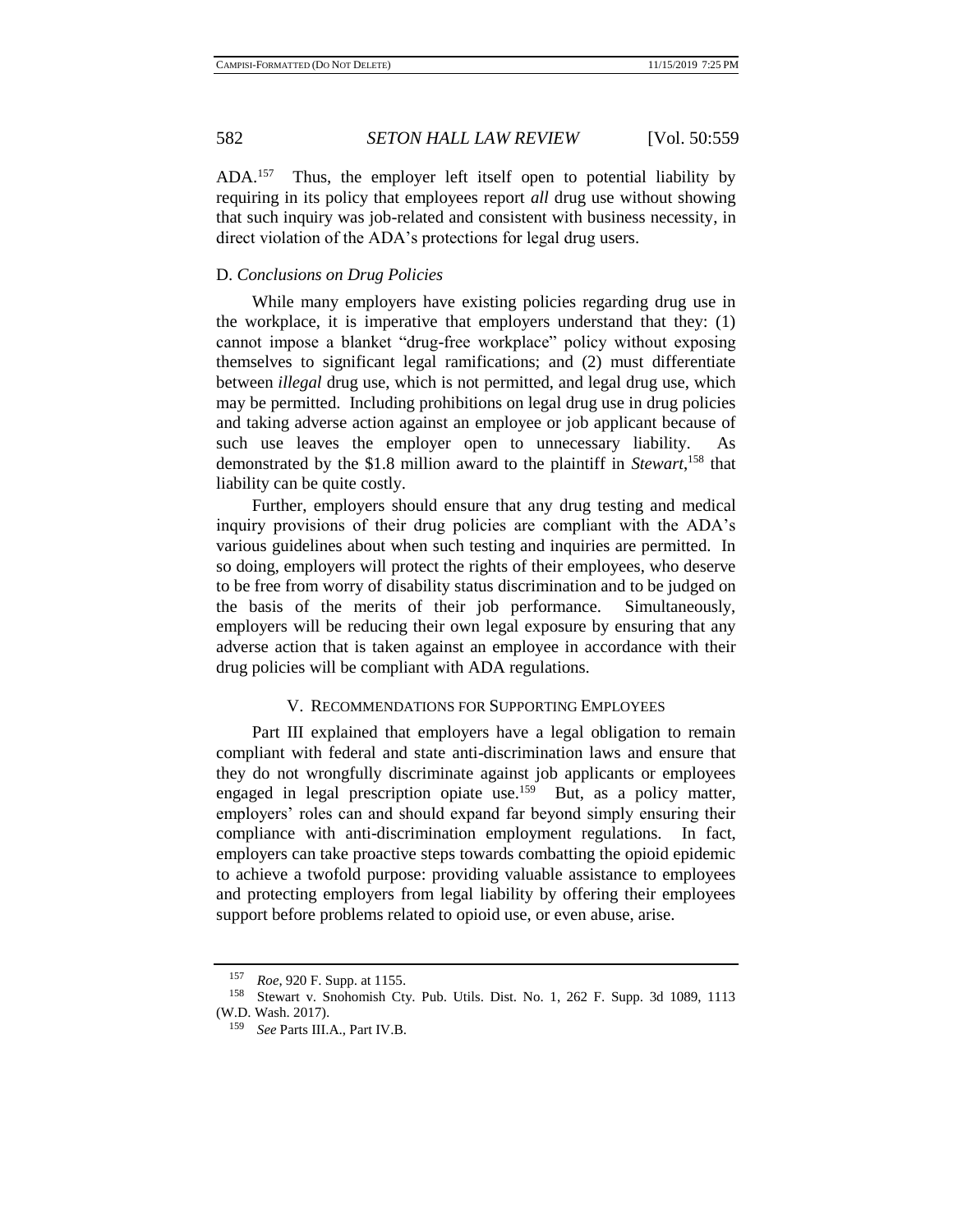Fortunately, many employers have shown a willingness to take a more active role in providing assistance to their employees during the opioid crisis. According to a National Safety Council survey about the effect of prescription drugs upon employers, 70% percent of employers said they would like to help employees struggling with prescription drug misuse or abuse, and 48% percent responded that they would return the employee to their position after appropriate treatment.<sup>160</sup> Such help is critical, according to Deborah Hersman, the president and CEO of the National Safety Council, because "[r]esearch indicates that those struggling with substance abuse have better sustained recovery rates if their employers help them to receive treatment and monitor their recovery, than if treatment is initiated by family or friends[.]"<sup>161</sup>

## A. *Employers May Be Able to Negotiate Alternative Pain Treatment Coverage with Health Insurance Companies*

Opioids are commonly prescribed as pain medications. "In recent years, there has been a dramatic increase in the acceptance and use of prescription opioids for the treatment of chronic, non-cancer pain, such as back pain or osteoarthritis, despite serious risks and the lack of evidence about their long-term effectiveness."<sup>162</sup> In fact, "[t]he amount of opioids prescribed and sold in the United States has quadrupled since 1999, but the overall amount of pain reported by Americans hasn't changed."<sup>163</sup> Since health care providers started prescribing more opioids for pain management in the late  $1990s$ ,  $^{164}$  the risks of these medications have manifested more so than the rewards. Unfortunately, as many as one in four patients receiving legally-prescribed opioid therapy struggle with addiction.<sup>165</sup> Thus, while the availability of opioid pain medications remains an important option for patients—in fact, for some patients, a necessary and indispensable one<sup>166</sup>—

<sup>160</sup> *See* 2017 NSC Report, *supra* not[e 33,](#page-5-0) at 16.

<sup>161</sup> Stephen Miller, *As Opioid Epidemic Rages, Worksite Policies Overlook Prescribed Drugs*, SOC'Y FOR HUMAN RES. MGMT. (Mar. 17, 2017), https://www.shrm.org/resourcesand tools/hr-topics/benefits/pages/workplace-rx-drug-policies.aspx.

<sup>162</sup> *Prescription Opioids*, CTR. FOR DISEASE CONTROL AND PREVENTION (Aug. 29, 2017), https://www.cdc.gov/drugoverdose/opioids/prescribed.html.

<sup>163</sup> *CDC Guideline for Prescribing Opioids for Chronic Pain*, CTR. FOR DISEASE CONTROL AND PREVENTION https://www.cdc.gov/drugoverdose/pdf/guidelines\_at-a-glancea.pdf (last visited Sept. 29, 2019).

<sup>164</sup> *Opioid Overdose Crisis*, NAT'L INST. ON DRUG ABUSE (Mar. 2008), https://www.drugabuse.gov/drugs-abuse/opioids/opioid-overdose-crisis.

<sup>165</sup> *Prescription Opioids - Addiction and Overdose*, CTR. FOR DISEASE CONTROL AND PREVENTION (Aug. 29, 2017), https://www.cdc.gov/drugoverdose/opioids/prescribed.html.

<sup>166</sup> *See, e.g.*, Will Stone, *Patients with Chronic Pain Feel Caught in an Opioid-Prescribing Debate*, KAISER HEALTH NEWS (Aug. 1, 2018), https://khn.org/news/patientswith-chronic-pain-feel-caught-in-an-opioid-prescribing-debate/.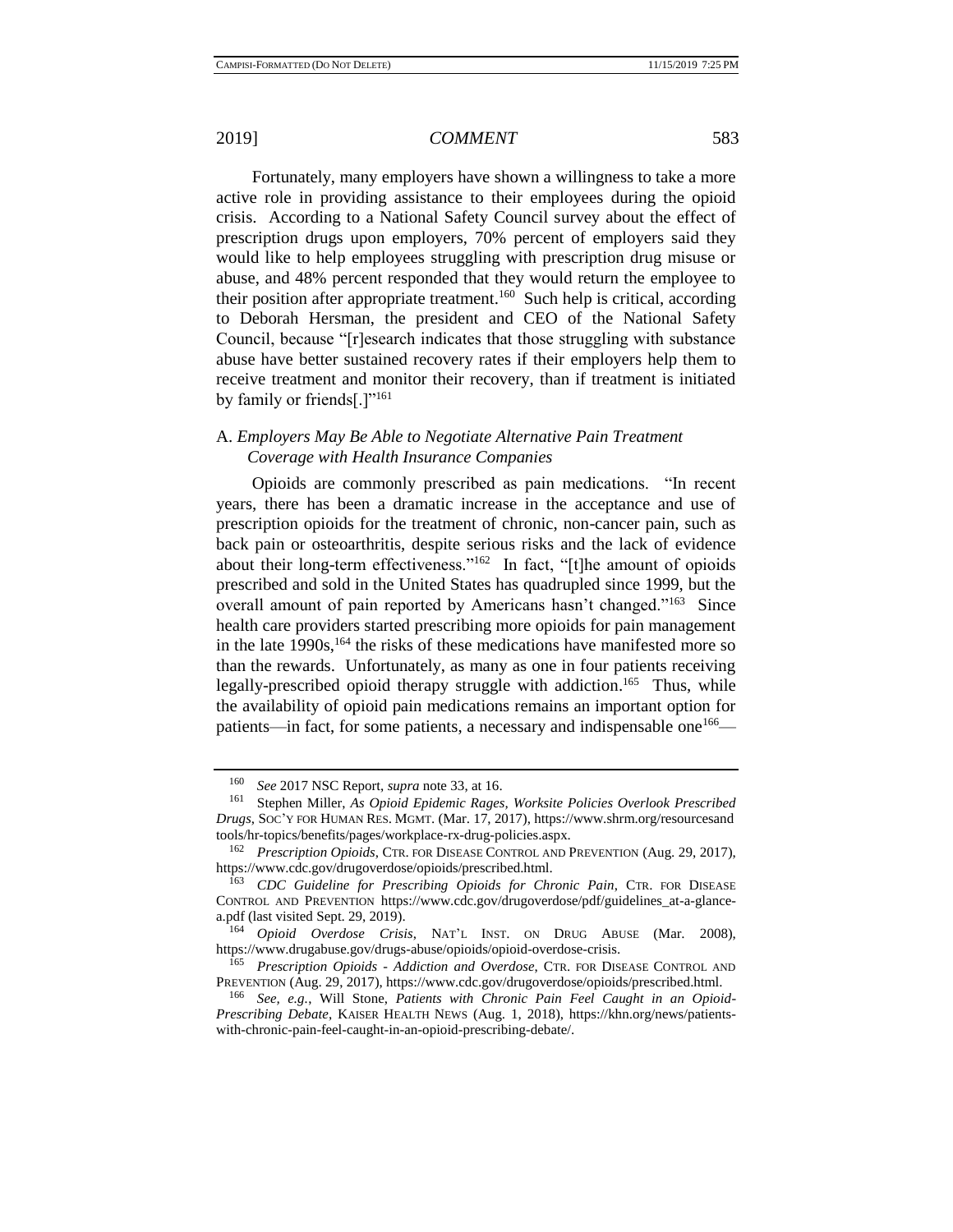<span id="page-25-0"></span>

health care providers have also been encouraged to start evaluating alternative pain treatment options.<sup>167</sup> These alternative pain treatment options can include, among others, acupuncture, physical therapy, cognitive behavioral therapy, yoga, and chiropractic treatment.<sup>168</sup>

State Medicaid agencies have already made an effort to cover alternative pain treatments that can be used instead of opioids when appropriate.<sup>169</sup> As of the most recent data from the Henry J. Kaiser Family Foundation, which tracks Medicaid benefits offered by the states, all but six states reimburse providers for at least one category of alternative pain treatment, including physical therapy, occupational therapy, and chiropractic services.<sup>170</sup> In a 2016 survey conducted by the National Academy for State Health Policy, twelve states said that their Medicaid agency "implemented specific policies or programs to encourage or require alternative pain management strategies in lieu of opioids for acute or chronic non-cancer pain."<sup>171</sup>

Similarly, private employers, individually or in conjunction with other private employers, may be able to negotiate with their health insurers for pain management treatments that could serve as an alternative to opioids. Such treatments have shown efficacy in reducing pain<sup>172</sup> without the risk of tolerance or addiction presented by opioids. These treatments provide patients with safer pain management alternatives, thereby reducing the risk of impairment occurring at work and potential conflicts between the employer and employee arising from such impairments. By providing employees with the ability to utilize alternative pain treatments in cases where their conditions are not so severe as to necessitate the use of opioids, employers can play an important role in reducing the number of employees who turn to opioids for pain management (and the corresponding risk of

<sup>167</sup> *See generally* Deborah Dowell, Tamara M. Haegerich, & Roger Chou, *CDC Guideline for Prescribing Opioids for Chronic Pain – United States, 2016*, CTR. FOR DISEASE CONTROL AND PREVENTION MORBIDITY AND MORTALITY WEEKLY REPORT 16 (Mar. 18, 2016), https://www.cdc.gov/mmwr/volumes/65/rr/pdfs/rr6501e1.pdf.

<sup>168</sup> Dean Drosnes, *Chronic Pain Management: There Are Alternatives to Opioids*, CARON (Mar. 7, 2018), https://www.caron.org/blog/2018/03/chronic-pain-managementalternatives-to-opioids; Dawn J. Lanouette, *Opioid Addiction Enters the Workplace*, AM. BAR ASS'N SECTION OF LITIG., THE WOMAN ADVOCATE (Mar. 14, 2018), https://www.ameri canbar.org/groups/litigation/committees/woman-advocate/articles/2018/opiate-addictionworkplace.html.<br> $^{169}$  Hannah

<sup>169</sup> Hannah Dorr & Charles Townley, *Chronic Pain Management Therapies in Medicaid: Policy Considerations for Non-Pharmacological Alternatives to Opioids*, NAT'L ACAD. FOR ST. HEALTH POL'Y 1 (Aug. 2016), https://nashp.org/wp-content/uploads/2016/09/ Pain-Brief.pdf.

 $\frac{170}{171}$  *Id.* at 4.

 $\frac{171}{172}$  *Id.* 

<sup>172</sup> *See* Drosnes, *supra* not[e 168.](#page-25-0)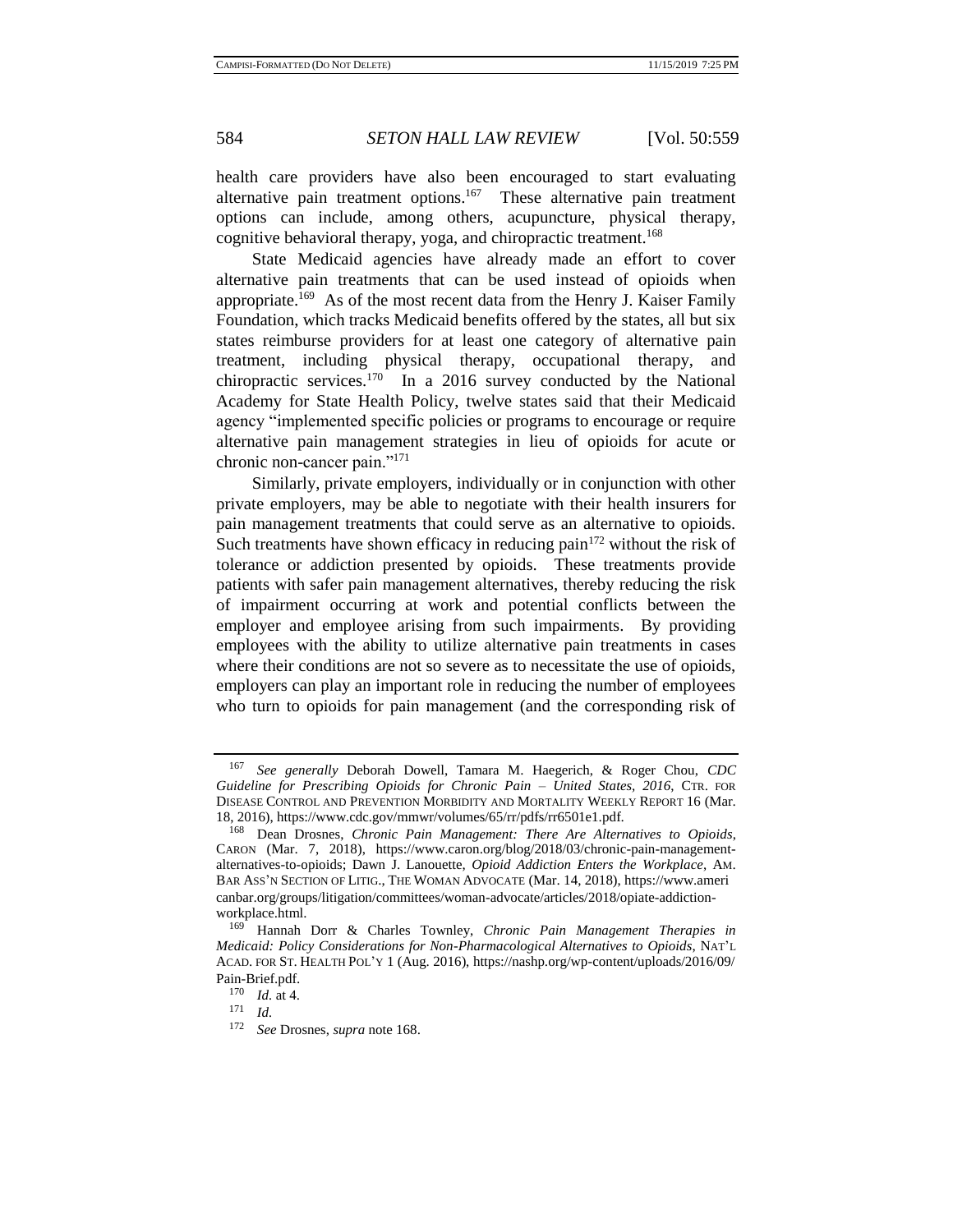addiction), thereby limiting the negative impacts of opioid use in the workplace. In doing so, employers would offer a valuable benefit to their employees, and at the same time, lower the risk of a potential liability arising from opioid use in the workplace.

## B. *Employers Must Comply with the Family and Medical Leave Act Regulations as They Relate to Substance Use Disorder.*

The Family and Medical Leave Act (the "FMLA") allows eligible employees of a covered employer to take job-protected leave (paid or unpaid depending on the circumstances) for up to twelve weeks per year "because the employee is needed to care for a family member with a serious health condition [or] because the employee's own serious health condition makes the employee unable to perform the functions of his or her job . . . .<sup>"173</sup> Generally, an eligible employee "has been employed for a total of at least [twelve] months by the employer on the date on which any FMLA leave is to commence,"<sup>174</sup> and covered employers are those engaging in commerce who employ fifty or more employees.<sup>175</sup>

Substance use disorder can qualify as a serious health condition, providing that it requires inpatient care or continuing treatment by a healthcare provider.<sup>176</sup> An employee can only take FMLA leave for continuing treatment by a healthcare provider, however, upon health care provider referral.<sup>177</sup> Employers cannot take adverse action against an employee taking FMLA leave to care for a family member receiving substance use disorder treatment.<sup>178</sup> Upon completion of FMLA leave, an employee is entitled to return to either the same position or an equivalent position.<sup>179</sup>

Because employees taking leave to care for a family member suffering from substance use disorder are fully protected against any adverse employment actions by the  $FMLA$ ,<sup>180</sup> it is prudent for employers to offer their support for their caregiver employees by quickly and amiably granting FMLA leave when it is requested. By displaying understanding and keeping the employee's job or an equivalent position ready for their return, employers can offer comfort to employees during troubling times and

<sup>173</sup> 29 C.F.R. § 825.100(a) (2019).

 $\frac{174}{175}$  *Id.* at § 825.102.

*Id.* at § 825.104(a).

<sup>&</sup>lt;sup>176</sup> *Id.* at § 825.119(a). For further explanation of the intricacies of what constitutes "continuing treatment by a healthcare provider," *see* 29 C.F.R. §825.115.

<sup>177</sup> *Id.* at § 825.119(a).

<sup>&</sup>lt;sup>178</sup> *Id.* at § 825.119(b).<br><sup>179</sup> 29 C E R § 825.100

<sup>29</sup> C.F.R. § 825.100(c).

<sup>180</sup> *Id.* at § 825.119(b).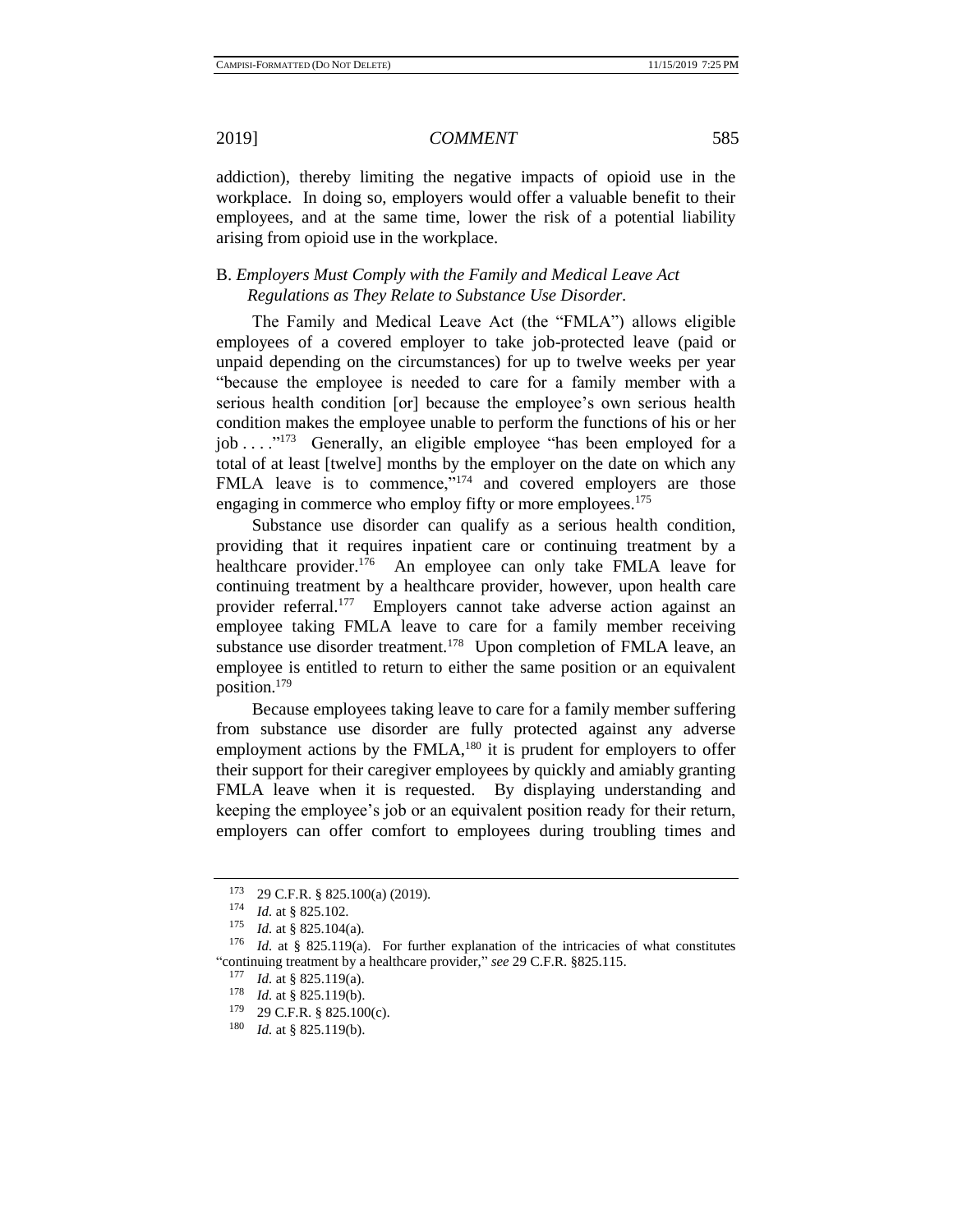prevent exposure to future liability at the same time.

Employees can take leave to receive treatment for substance use disorder, but an employee's absence from work resulting from that employee's use of a substance such as opiates is not covered under the FMLA.<sup>181</sup> Put more simply, employers can grant an employee FMLA leave to obtain substance use disorder treatment. But, if an employee does not show up at work one day because of their substance use, the employee cannot then go back and ask for that day they missed to be covered under FMLA leave.

Furthermore, employers cannot take adverse action against an employee for taking FMLA leave to obtain substance use disorder treatment. That does not, however, mean that an employee is protected against all adverse actions stemming from substance use. If an employer has an "established policy, applied in a non-discriminatory manner that has been communicated to all employees, that provides under certain circumstances an employee may be terminated for substance abuse, pursuant to that policy the employee may be terminated whether or not the employee is presently taking FMLA leave."<sup>182</sup> In other terms, if an employer has a clear policy that stipulates that employees may be terminated for substance use disorder under certain circumstances, and this policy applies to and is communicated to all employees, the fact that the employee is now on FMLA leave seeking treatment for substance use disorder does not prevent the employer from taking adverse action. Such a policy would still, however, remain subject to aforementioned ADA requirements. Employers cannot take adverse action against an employee for their legal drug use, so they must ensure that this policy permitting termination of employees for "substance abuse" would only apply to an employee's current, illegal drug use.

## C. *Employers May Promote a Work Environment Where Employees Know About and are Not Afraid to Seek Out Their Company's Employee Assistance Program.*

"An employee assistance program is a work-based intervention program designed to assist employees in resolving personal problems that may be adversely affecting the employee's performance."<sup>183</sup> Larger employers will likely have an employee assistance program for employees to utilize. Over 97% of companies with more than 5,000 employees, 80%

<sup>&</sup>lt;sup>181</sup> *Id.* at § 825.119(a).<br><sup>182</sup> *Id.* at § 925.110(b).

<sup>&</sup>lt;sup>182</sup> *Id.* at § 825.119(b).<br><sup>183</sup> *Congral*: What is a

<sup>183</sup> *General: What is an Employee Assistance Program (EAP)?*, SOC'Y FOR HUM. RES. MGMT. https://www.shrm.org/resourcesandtools/tools-and-samples/hr-qa/pages/whatisaneap .aspx (last visited Sept. 29, 2019).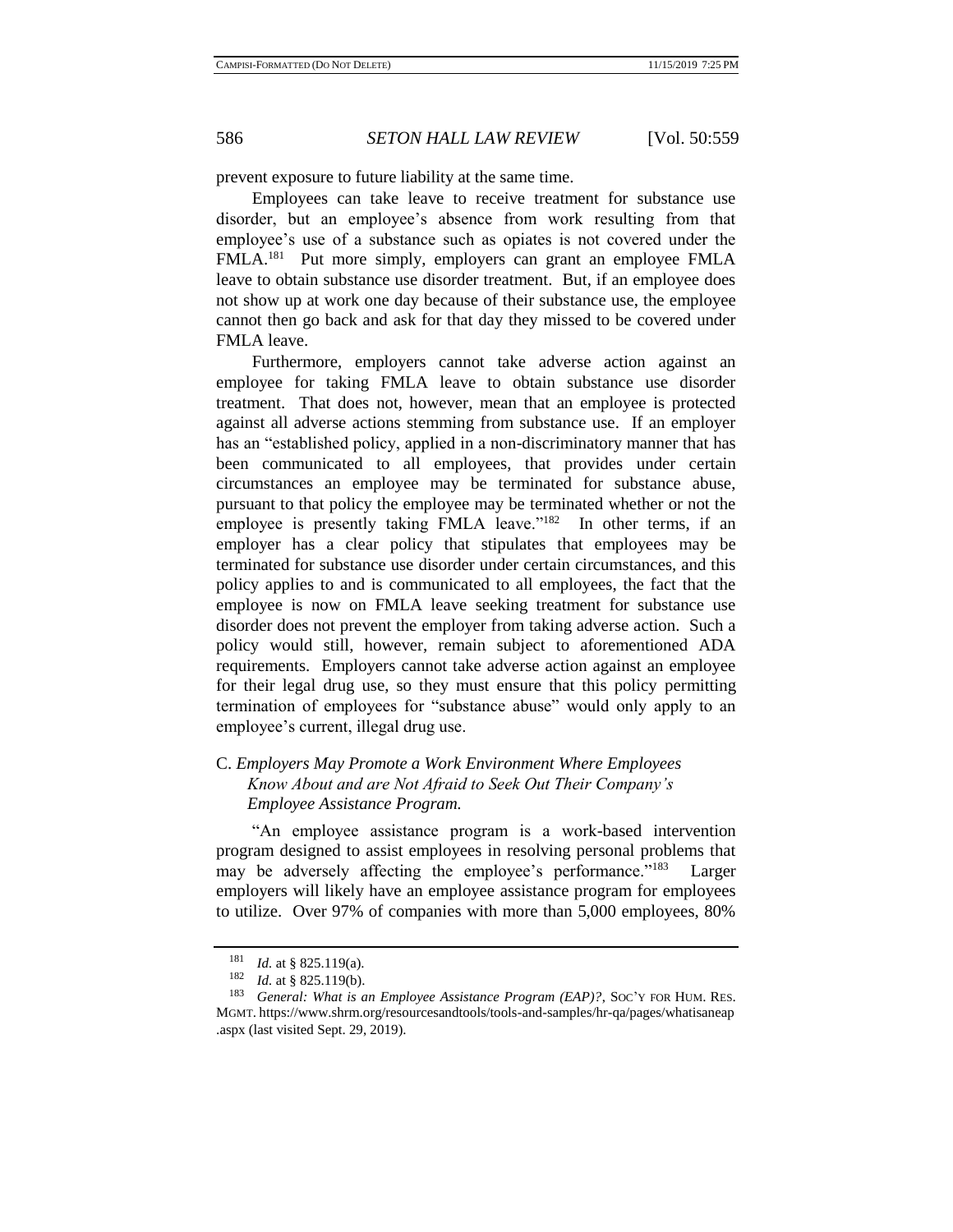of companies with 1,001 to 5,000 employees, and 75% of companies with 251 to  $1,000$  employees have employee assistance programs.<sup>184</sup> An employee assistance program can help an employee struggling with opiate misuse or abuse by "offer[ing] counseling and referral services; conduct[ing] substance abuse evaluations[,] connect[ing] an employee to a qualified substance abuse professional . . . [and monitoring an] employee's participat[ing] in, and compliance with treatment as well as return-to-work recommendations."<sup>185</sup>

<span id="page-28-0"></span>Employers with employee assistance programs should play a more active role in promoting their services to employees. Despite the large percentage of companies with employee assistance programs, the national average of employees who utilize them is only 3%.<sup>186</sup> Some employees might not even know that employee assistance programs are available to them.<sup>187</sup> Employees have also expressed confidentiality concerns about information getting back to employers.<sup>188</sup> Therefore, employers can create more productive workplaces by proactively encouraging their employees to utilize employee assistance programs when necessary and assuring them that those services are confidential in accordance with Health Insurance Portability and Accountability Act of 1996 (HIPPA) regulations.<sup>189</sup> Such a policy allows employers to help employees nip a potential opioid abuse problem in the bud and/or assist employees in obtaining the appropriate treatment.

### VI. CONCLUSION

As the U.S. confronts the opioid national public health emergency, employers might find themselves navigating through some murky waters. Employers should ensure that they have carefully-drafted drug policies that both promote a productive work environment for their employees and shield themselves from potential liability. Drug policies should specify, and enforce, prohibitions on illegal drug use in the workplace. In the context of legal drug use, however, adverse action against an employee

<sup>184</sup> *Frequently Asked Questions*, INT'L EMP. ASSISTANCE PROF'L ASS'N, http://www.eapassn.org/faqs (last visited Sept. 29, 2019).

<sup>185</sup> *How Employee Assistance Programs Can Address Opioid Painkiller Abuse and Addiction*, NAT'L SAFETY COUNCIL (2014), https://www.nsc.org/Portals/0/Documents/RxDr ugOverdoseDocuments/RxKit/EMP-How-Employee-Assistance-Programs-can-Address-Painkiller-Abuse-and-Addiction.pdf [hereinafter 2014 NSC Report].

 $\frac{186}{187}$  *Id.* 

<sup>187</sup> *See* Alia Hoyt, *Why Hardly Anyone Uses Employee Assistance Programs*, HOW STUFF WORKS (Aug. 22, 2017), https://money.howstuffworks.com/why-hardly-anyone-usesemployee-assistance-programs.htm.

 $\frac{188}{189}$  *Id.* 

<sup>189</sup> *See* 2014 NSC Report, *supra* not[e 185.](#page-28-0)